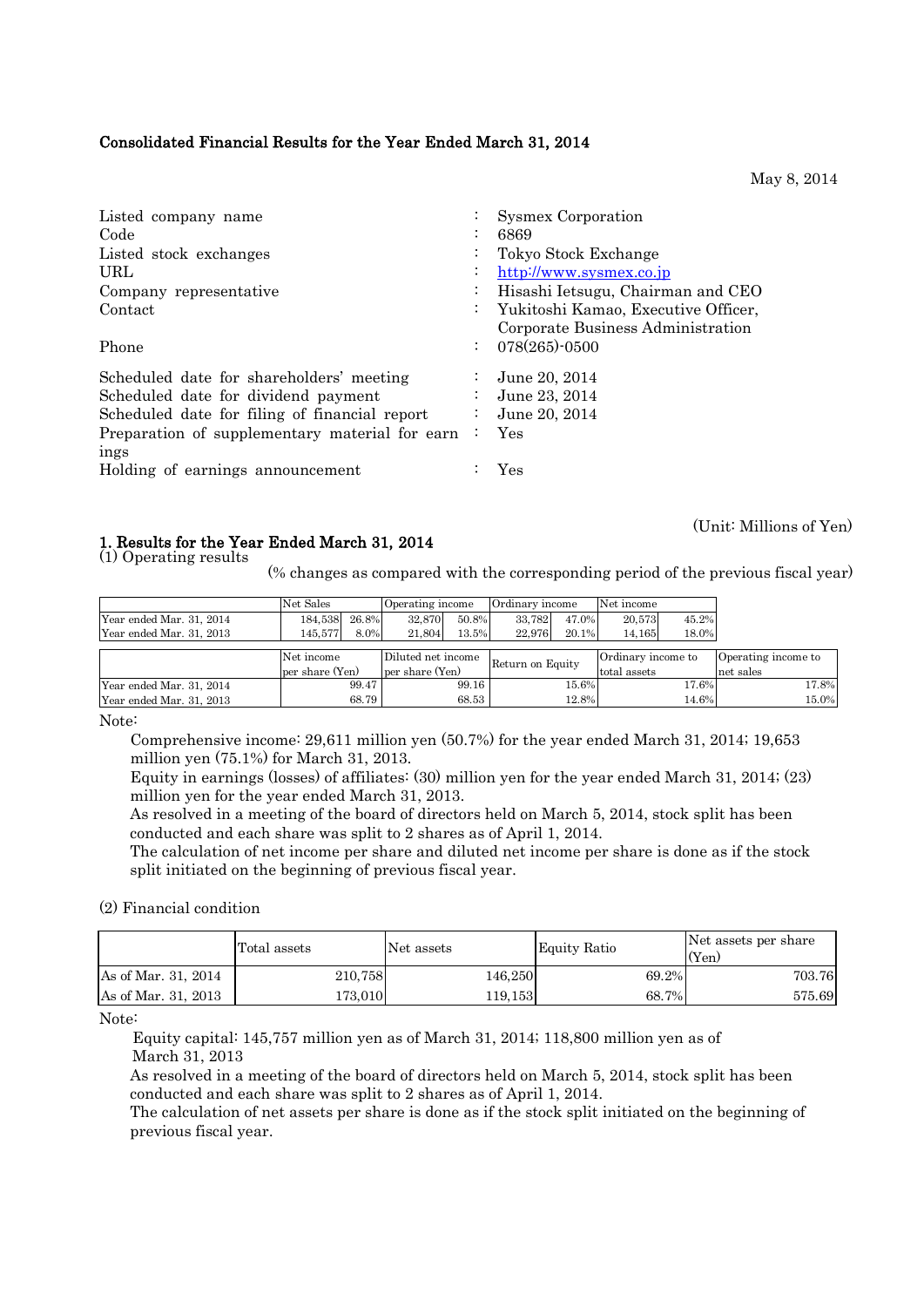#### (3) Cash flows

|                          | Cash flows from<br>operating activities | Cash flows from<br>investment activities | Cash flows from<br>financing activities | Total cash and<br>cash equivalents<br>at the end of term |
|--------------------------|-----------------------------------------|------------------------------------------|-----------------------------------------|----------------------------------------------------------|
| Year ended Mar. 31, 2014 | 36,563                                  | (33.940)                                 | (2,897)                                 | 36.547                                                   |
| Year ended Mar. 31, 2013 | 25,806                                  | (12.524)                                 | (3.116)                                 | 34,306                                                   |

# 2. Dividend

|                           | Dividend per share |                              |       |          |        | Total dividend Dividend        |              | Dividend to    |
|---------------------------|--------------------|------------------------------|-------|----------|--------|--------------------------------|--------------|----------------|
|                           | First quarter      | Second quarter Third quarter |       | Year-end | Annual | payment                        | payout ratio | equity         |
|                           | (Yen)              | $(Y_{en})$                   | (Yen) | (Yen)    | (Yen)  | Millions of Yen (consolidated) |              | (consolidated) |
| Year ended Mar. 31, 2013  |                    | 17.00                        |       | 23.00    | 40.00  | 4.122                          | 29.1%        | 3.7%           |
| Year ended Mar. 31, 2014  | –                  | 21.00                        | –     | 33.00    | 54.00  | 5.588                          | 27.1%        | 4.2%           |
| Year ending Mar. 31, 2015 | _                  | 14.00                        | _     | 14.00    | 28.00  |                                | 26.4%        |                |
| (Forecast)                |                    |                              |       |          |        |                                |              |                |

Note:

As resolved in a meeting of the board of directors held on March 5, 2014, stock split has been conducted and each share was split to 2 shares as of April 1, 2014.

Dividend per share for year ended March 31, 2014 is calculated based on number of shares before the stock split.

Dividend per share for year ending March 31, 2015 (forecast) is calculated based on number of shares after the stock split.

# 3. Business Forecast for the Year Ending March 31, 2015

(% changes as compared with the corresponding period of the previous fiscal year)

|                                                     | Net Sales |       | Operating income Ordinary income |       |        |       | Net income |       | Net income per share<br>(Yen) |
|-----------------------------------------------------|-----------|-------|----------------------------------|-------|--------|-------|------------|-------|-------------------------------|
| Six months ending Sep. 30, 2014                     | 100,000   | 18.9% | 16,000                           | 16.7% | 16,000 | 14.7% | 10.000     | 16.4% | 48.28                         |
| Year ending Mar. 31, 2015                           | 210,000   | 13.8% | 36,000                           | 9.5%  | 36,000 | 6.6%  | 22,000     | 6.9%  | 106.22                        |
| $\mathbf{X}$ $\mathbf{Y}$ $\mathbf{Y}$ $\mathbf{Y}$ |           |       |                                  |       |        |       |            |       |                               |

Note:

As resolved in a meeting of the board of directors held on March 5, 2014, stock split has been conducted and each share was split to 2 shares as of April 1, 2014.

Net income per share is calculated using number of shares after the stock split.

# 4. Other Information

(1) Changes in significant consolidated subsidiaries (which resulted in changes in scope of consolidation): No

(2) Changes in accounting procedures

- 1) Changes due to the amendment of accounting methods: Yes
- 2) Changes of accounting methods other than 1): No
- 3) Changes in accounting estimates: No
- 4) Restatement of revisions: No
- (3) Number of shares outstanding (Ordinary shares)
	- 1) Number of shares outstanding at the end of each fiscal period (including treasury stock): 207,553,632 shares as of March 31, 2014; 206,798,832 shares as of March 31, 2013
	- 2) Number of treasury stock at the end of each fiscal period: 440,556 shares as of March 31, 2014; 437,392 shares as of March 31, 2013
	- 3) Average number of outstanding stock for each period (cumulative):
		- 206,828,436 shares the year ended March 31, 2014;
		- 205,927,940 shares the year ended March 31, 2013

Note:

As resolved in a meeting of the board of directors held on March 5, 2014, stock split has been conducted and each share was split to 2 shares as of April 1, 2014.

The calculation of number of shares outstanding is done as if the stock split initiated on the beginning of previous fiscal year.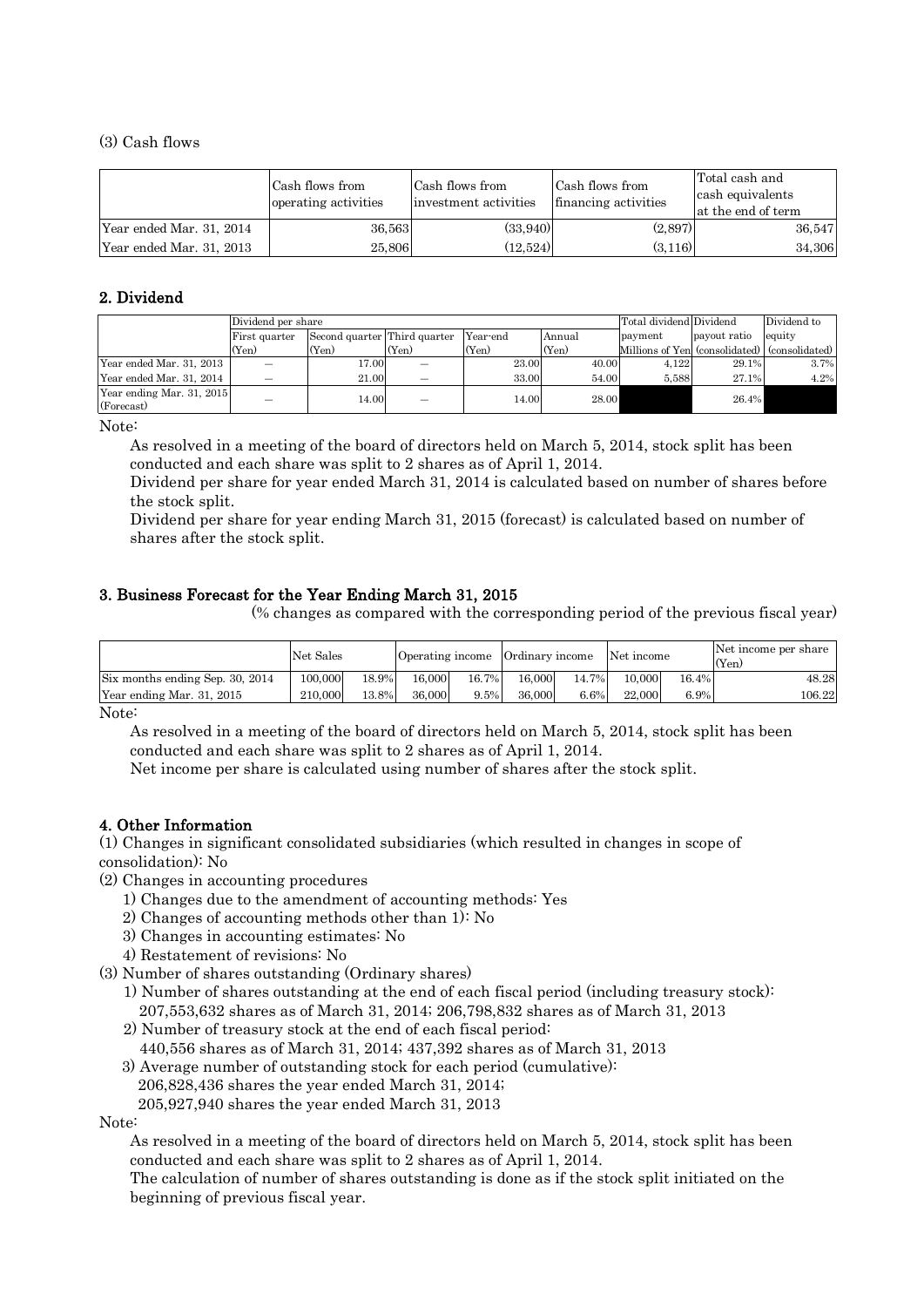# (Reference) Summary of Non-consolidated Financial Results Non-consolidated Financial Results for the Year Ended March 31, 2014

# (1) Non-consolidated Business Results

(% changes as compared with the corresponding period of the previous fiscal year)

|                          | Net Sales       |       | Operating income   |       | Ordinary income |       | Net income |       |
|--------------------------|-----------------|-------|--------------------|-------|-----------------|-------|------------|-------|
| Year ended Mar. 31, 2014 | 102.617         | 17.7% | 19.058             | 80.3% | 25.215          | 88.2% | 17.356     | 87.3% |
| Year ended Mar. 31, 2013 | 87.171          | 6.8%  | 10.569             | 38.5% | 13.399          | 27.4% | 9,266      | 24.7% |
|                          |                 |       |                    |       |                 |       |            |       |
|                          | Net income      |       | Diluted net income |       |                 |       |            |       |
|                          | per share (Yen) |       | per share (Yen)    |       |                 |       |            |       |
| Year ended Mar. 31, 2014 |                 | 83.92 |                    | 83.66 |                 |       |            |       |
| Year ended Mar. 31, 2013 |                 | 45.00 |                    | 44.83 |                 |       |            |       |

Note:

As resolved in a meeting of the board of directors held on March 5, 2014, stock split has been conducted and each share was split to 2 shares as of April 1, 2014.

The calculation of net income per share and diluted net income per share is done as if the stock split initiated on the beginning of previous fiscal year.

### (2) Non-consolidated Financial Position

|                     | Total assets | Net assets | Equity Ratio | Net assets per share<br>(Yen) |
|---------------------|--------------|------------|--------------|-------------------------------|
| As of Mar. 31, 2014 | 139.743      | 105.891    | 75.4%        | 508.89                        |
| As of Mar. 31, 2013 | 120.555      | 91.469     | 75.6%        | 441.54                        |

Note:

Equity capital: 105,397 million yen as of March 31, 2014; 91,115 million yen as of March 31, 2013.

As resolved in a meeting of the board of directors held on March 5, 2014, stock split has been conducted and each share was split to 2 shares as of April 1, 2014.

The calculation of net assets per share is done as if the stock split initiated on the beginning of previous fiscal year.

\*It is under the audit procedure based on the Financial Instruments and Exchange Act at the time of disclosure of this report.

\*The above estimates are based on information available to the company on the date of the report's announcement. Due to unforeseen circumstances, however, actual results may differ from such estimates.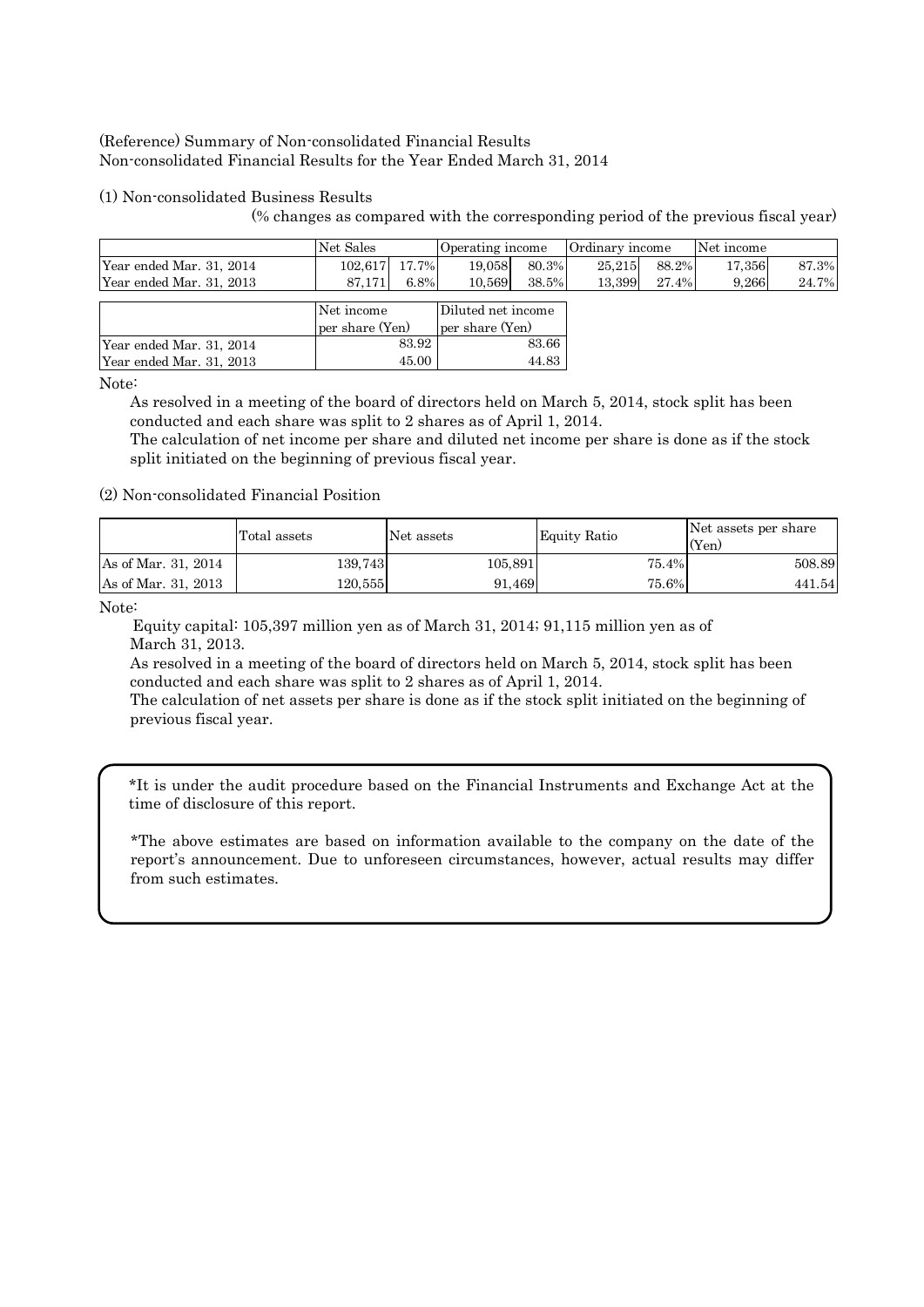#### 1. Financial Performance

#### 1) Performance analysis

During the fiscal year ended March 31, 2014, the Japanese economy was in a recovery phase, as the government's economic policies and monetary easing by Japan's central bank caused manufacturing activity in the corporate sector to recover, and the employment and income environment showed signs of improving. In the United States, meanwhile, the employment situation continued to gradually improve and activity in the corporate sector maintained its recovery trend. In Europe, the debt crisis and the resulting austerity measures continued, but the region showed signs of recovery, albeit slight. The sense of decelerating growth in China's economy continued, as both internal demand and exports leveled off. Overall, however, the overseas economic outlook was in a gradual recovery.

On the healthcare front, the Japanese government is positioning the healthcare industry as a pillar of its strategies for national growth, reorganizing Medical Excellence JAPAN and announcing plans to establish Japanese National Institutes of Health. Such measures are expected to invigorate healthcare-related industries going forward. In advanced countries in Europe and the Americas, efforts are underway to reduce healthcare costs and reform medical systems, and fiscal austerity measures in countries such as Spain and Italy are causing healthcare spending in those countries to continue to decline. In the United States, efforts to reform the health insurance system to reduce the number of people without medical insurance continue. In China, medical system reform that is underway, including to the medical insurance system, aims to build infrastructures that provide uniform medical services in cities and farming villages throughout the country. Therefore, although some causes for uncertainty remain, the foundations of healthcare-related demand remain solid.

Under these circumstances, the Sysmex Group is moving forward with construction of a new factory that will increase the Group's instrument manufacturing capacity to meet growing demand for in-vitro diagnostic (IVD) instruments in the Japanese and overseas markets. The new factory will be located in the city of Kakogawa, Hyogo Prefecture, adjoining the Kakogawa Factory. We expanded existing factories at two domestic affiliated companies, Sysmex Medica Co., Ltd., and Sysmex RA Co., Ltd., boosting the Sysmex Group's overall IVD instrument production capacity. We have converted our distributor in South Korea to a subsidiary, strengthening our sales and support structures. We are also augmenting our scientific support—a Sysmex strength—and offering support proposals, efforts that should lead to enhanced customer satisfaction.

At the same time, we have established the R&D Center Americas to promote the globalization of R&D activities, locating the center at Sysmex America, Inc., our regional headquarters for the Americas. The center will pursue such strategic activities as joint research with U.S. healthcare institutions and the evaluation of technologies possessed by local companies in an effort to rapidly acquire useful leading-edge technologies.

As part of efforts to make a full-fledged entry into the area of personalized medicine, which is expected to grow, we converted to consolidated subsidiaries Partec GmbH and its affiliates, which possess flow cytometry technology\*. We also converted to subsidiaries Inostics GmbH and its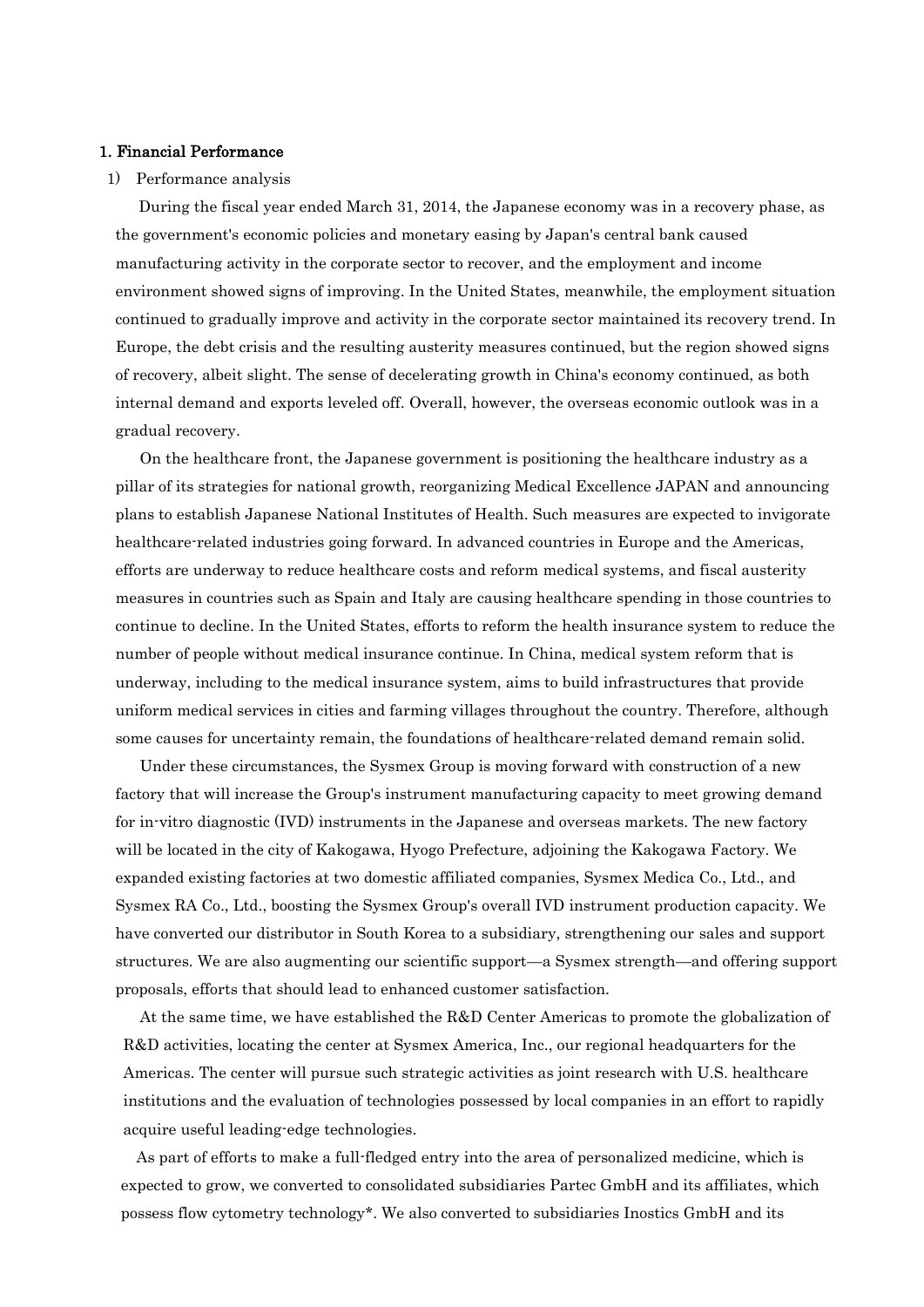affiliated companies, which have gene amplification technologies that can be used to detect cancer genes circulating in the blood. By combining these companies' technologies with our own, we aim to make inroads in the hematology field and build the foundations for personalized medicine.

Sysmex has also established a marketing company in Kobe in cooperation with Kobe-based Kawasaki Heavy Industries, Ltd. This new company, Medicaroid Corporation, will promote the development of medical robots. Through this company, we aim to draft product plans centered on medical robots, for which global demand is expected to increase. Going forward, these efforts will concentrate on development, manufacturing and establishment of sales structures.

\* Flow cytometry technology: Technology used for the flow dispersion of minute particles and the use of laser light to optically analyze the minute flows

|                                       | 2013                           |                               | 2014                           | Percentage of              |                                  |
|---------------------------------------|--------------------------------|-------------------------------|--------------------------------|----------------------------|----------------------------------|
| <b>Fiscal Years Ended</b><br>March 31 | Amount<br>(Millions of<br>Yen) | Percentage of<br>Total $(\%)$ | Amount<br>(Millions of<br>Yen) | Percentage of<br>Total (%) | Previous Year's<br>Figure $(\%)$ |
| Japan                                 | 40,189                         | 27.6                          | 40,317                         | 21.8                       | 100.3                            |
| Americas                              | 30,765                         | 21.1                          | 39,926                         | 21.7                       | 129.8                            |
| <b>EMEA</b>                           | 39,587                         | 27.2                          | 53,385                         | 28.9                       | 134.9                            |
| China                                 | 24,429                         | 16.8                          | 36,268                         | 19.7                       | 148.5                            |
| Asia Pacific                          | 10,606                         | 7.3                           | 14,639                         | 7.9                        | 138.0                            |
| Overseas subtotal                     | 105,388                        | 72.4                          | 144,220                        | 78.2                       | 136.8                            |
| Total                                 | 145,577                        | 100.0                         | 184,538                        | 100.0                      | 126.8                            |

Net Sales by Destination

Note:

The geographical region that we called "Europe" in the past included countries in Europe, the Middle East and Africa. Therefore, to express this segmentation more accurately, we have changed its name to "EMEA," effective from the fiscal year under review. There has been no change, however, to the countries and regions that belong to this segment.

In Japan, capital investments by large-scale healthcare institutions were robust, and we continued with solution-proposal efforts. Although sales in the hematology field were down, sales centered on the hemostasis and urinalysis field were solid. As a result, sales in Japan amounted to ¥40,317 million, up 0.3% year on year.

In overseas markets, we made steady progress in the strengthening of sales and support structures and the provision of solutions, leading to robust sales of IVD instruments, and sales of reagents and services grew in line with an increase in the installed instrument base. These factors, plus the effect of yen depreciation, caused the Sysmex Group's overseas sales to surge 36.8% year on year, to ¥144,220 million. The overseas sales ratio accordingly rose 5.8 percentage points, to 78.2%.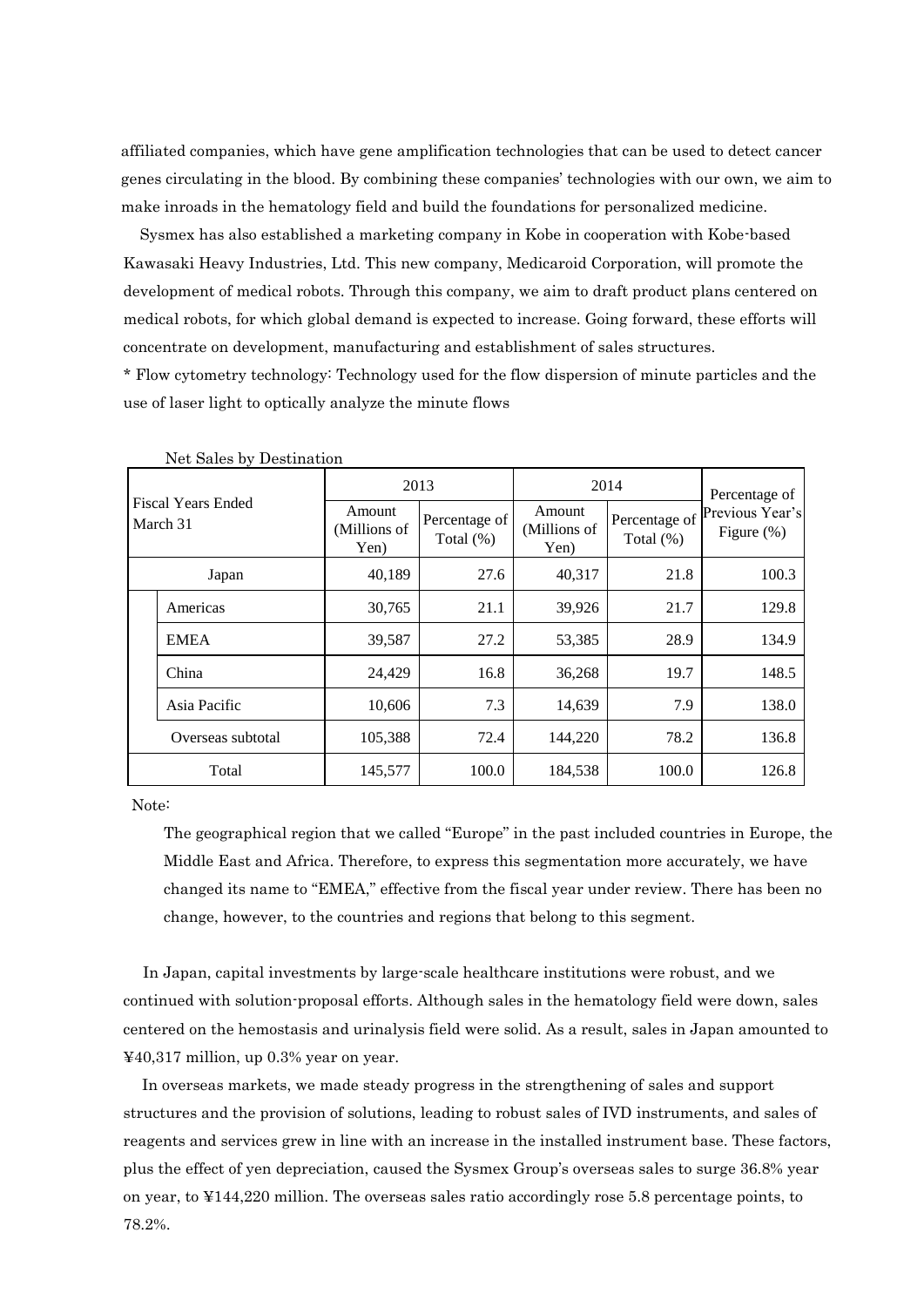As a result, during the fiscal year the Group recorded consolidated net sales of ¥184,538 million, up 26.8% year on year. Operating income rose 50.8%, to ¥32,870 million; ordinary income grew 47.0%, to ¥33,782 million; and net income increased 45.2%, to ¥20,573 million.

#### Performance by segment

#### (1) Japan

Performance in Japan improved, mainly in the hemostasis and urinalysis fields, as we continued to persevere in promoting solution proposals. However, sales in the "Japan" segment decreased 2.8% year on year, to ¥41,758 million, because of the conversion of our South Korean distributor to a subsidiary, as sales to external customers formerly recorded in the "Japan" segment were shifted to the "Asia Pacific" segment during the fiscal year.

On the profit front, such factors as the expansion of export sales to Group companies led to a 68.7% surge in operating income, to ¥20,137 million.

#### (2) Americas

In the United States, in addition to rising instrument sales, an increase in the installed instrument base led to higher sales of reagents and support services, pushing up sales in the country. In Central and South America, the expansion of business volume in Chile and Costa Rica boosted sales, and for the Americas as a whole, sales expanded 29.9%, to ¥38,594 million.

Segment operating income rose 16.4%, to ¥2,477 million, as the impact of expanded sales outpaced the impact of higher selling, general and administrative expenses stemming from efforts to reinforce our sales management system.

# (3) EMEA

Sales in Germany and France increased, as did sales in Russia and emerging markets, and we acquired new bid projects in Spain, resulting in favorable sales, centered on the hematology field. Segment sales consequently rose 34.9%, to ¥53,195 million.

Operating income jumped 48.4%, to ¥8,604 million, as the expansion in sales outpaced the rise in selling, general and administrative expenses accompanying our business expansion.

# (4) China

In this market, sales were sluggish in some areas. However, sales of reagents rose in the hematology, urinalysis and hemostasis fields, pushing up segment sales  $48.4\%$ , to  $436.258$  million.

Boosted by higher sales, operating income rose 76.0%, to ¥4,195 million, offsetting an increase in selling, general and administrative expenses stemming from efforts to reinforce our sales structure.

### (5) Asia Pacific

The conversion of our South Korean distributor to a subsidiary bolstered sales in this segment.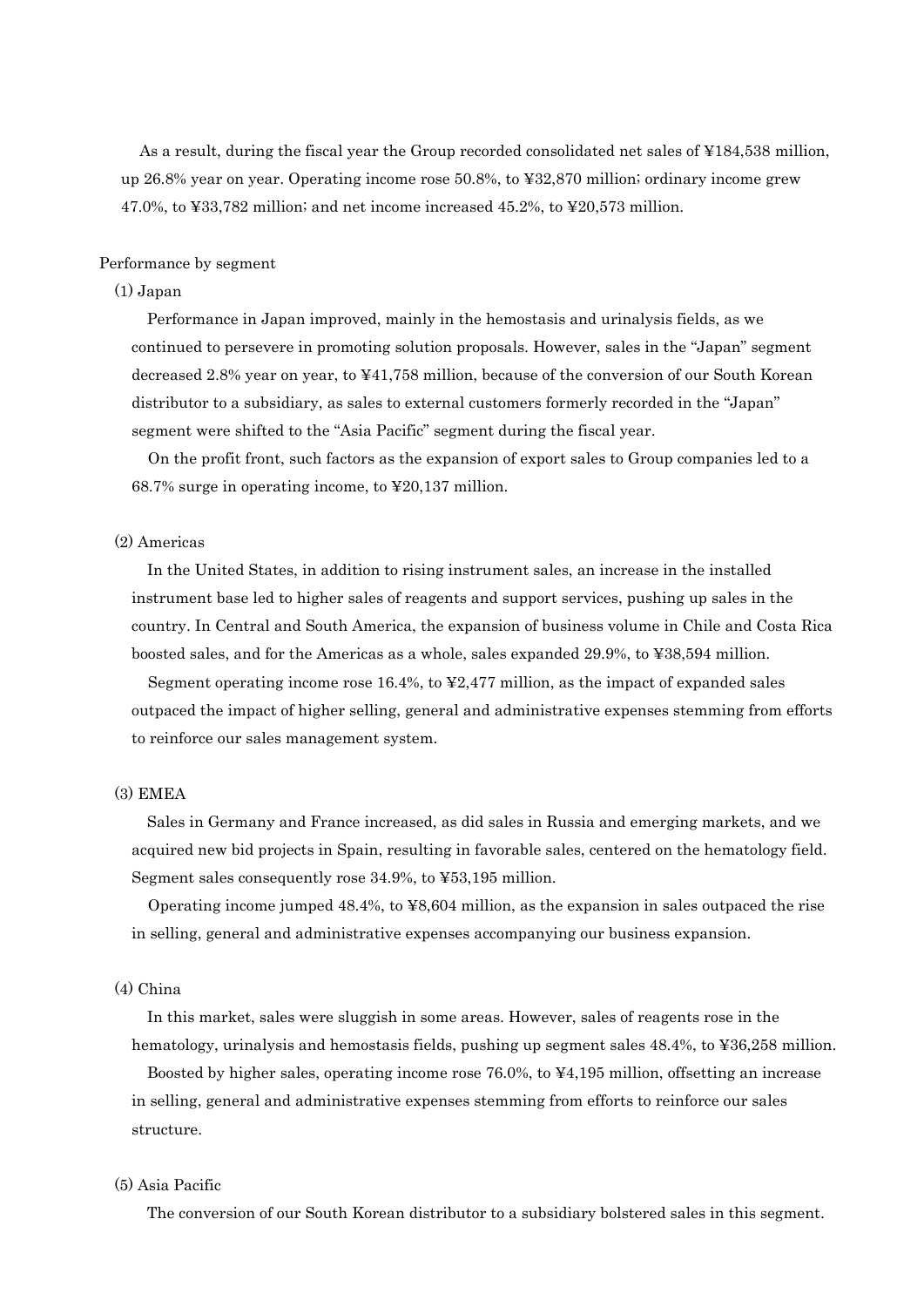We also boosted sales in Thailand by enhancing our direct sales and support activities and benefited from higher sales of reagents in Indonesia and Malaysia thanks to an increase in the installed instrument base. As a result, sales expanded 62.9%, to ¥14,730 million.

Operating income expanded 31.3%, to ¥1,386 million, as the substantially higher sales overshadowed higher selling, general and administrative expenses that went toward the building of sales and support structures.

|            | Portcast for the fistal years ending march of |         | $\mu$ unio minimum $\mu$ |            |
|------------|-----------------------------------------------|---------|--------------------------|------------|
|            | 2015                                          | 2014    | Increase/                | Increase / |
|            |                                               |         | decrease                 | decrease   |
|            |                                               |         |                          | ratio      |
| Sales      | 210,000                                       | 184,538 | 25,461                   | 13.8%      |
| Operating  | 36,000                                        | 32,870  | 3,129                    | 9.5%       |
| income     |                                               |         |                          |            |
| Ordinary   | 36,000                                        | 33,782  | 2,217                    | $6.6\%$    |
| income     |                                               |         |                          |            |
| Net income | 22,000                                        | 20,573  | 1,426                    | 6.9%       |

Forecast for the fiscal years ending March 31 (unit: million yen)

Our forecast for the fiscal year ending March 31, 2015, takes into account concerns of decelerating economic activity in Japan, due to the increase in the consumption tax. At the same time, however, we anticipate a gradual recovery in the second half of the year, buoyed by resurgent exports and firm capital investment. We expect the U.S. economy to maintain a firm recovery tone, as the risks facing the real economy seem to be abating. In Europe, although economic conditions have bottomed out, uncertainties remain with respect to a return to fiscal soundness, reducing the debt of financial institutions, and fund-raising difficulties. Given these factors, as well as concerns of growth leveling off in China and emerging markets and growing geopolitical risks, it is difficult to see the world economy in an optimistic light going forward.

Looking at the healthcare environment, graying populations in developed countries and continued investments in healthcare infrastructure in emerging markets lead us to expect that growth will continue. We also anticipate new growth opportunities, owing to the growing popularity of personalized medicine employing genetic/molecular diagnostics, particularly in advanced countries.

Against this backdrop, as a unique and global healthcare testing company, the Sysmex Group aims to boost sales and profits in hematology, guided by the three core growth strategies of "Leading Hematology (Undisputed Global Leader in Hematology)," "Leading in Emerging Markets (Focus on Emerging Markets)" and "Innovating Life Science." We will also accelerate growth in the key non-hematology field of immunochemistry and are moving forward with initiatives designed to reinforce direct sales and support systems in emerging markets. Furthermore, having acquired Partec and Inostics as part of our full-fledged efforts in the area of personalized medicine, we will strive to create synergies with these companies.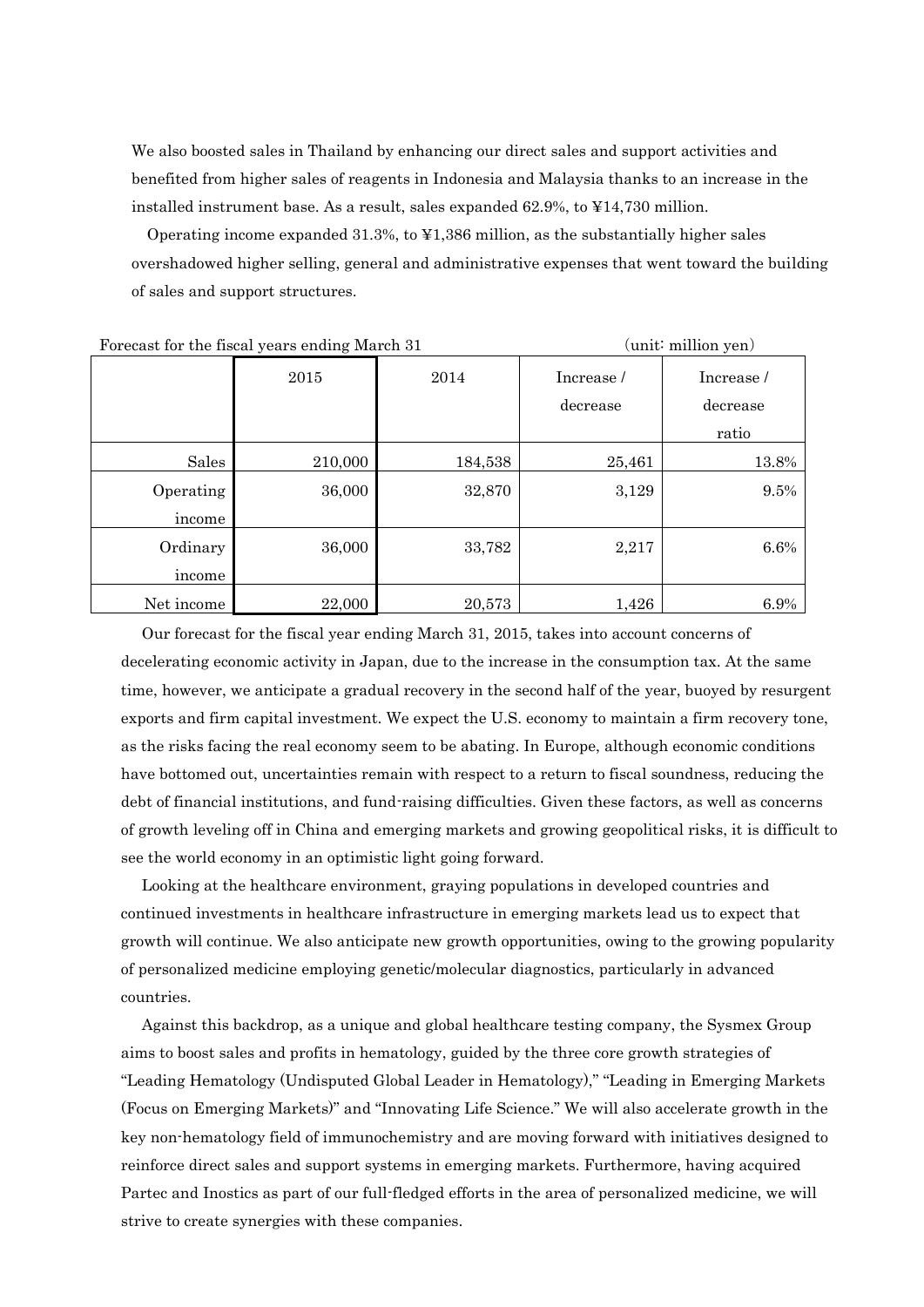For the upcoming fiscal year, we anticipate net sales of ¥210,000 million (up 13.8% year on year), operating income of ¥36,000 million (up 9.5%), ordinary income of ¥36,000 million (up 6.6%) and net income of ¥22,000 million (up 6.9%). Our assumptions for annual average interest rates are US\$1=¥100 and €1 = ¥135.

#### 2) Financial conditions analysis

#### (1) Assets, liabilities and net assets

As of March 31, 2014, total assets amounted to ¥210,758 million, up ¥37,747 million from a year earlier. The main reasons were an increase in total current assets of ¥11,411 million—primarily owing to increases of  $\textless 2,868$  million in cash and deposits; of  $\textless 4,260$  million in trade notes and accounts receivable; and of ¥1,982 million in deferred tax assets (current)—as well as ¥26,336 million higher total noncurrent assets, stemming from increases of ¥2,791 million in tools, furniture and fixtures, of ¥3,856 million in construction in progress and of ¥11,325 million in goodwill.

Meanwhile, total liabilities were up ¥10,651 million, to ¥64,508 million. Main factors behind this increase were a ¥8,585 million increase in total current liabilities—due to rises of ¥3,716 million in income taxes payable, of ¥1,516 million in accrued expenses, of ¥1,047 million in short-term loans payable and of  $\yen 1,004$  million in provision for bonuses—and a  $\yen 2,065$  million rise in total noncurrent liabilities, affected by ¥3,003 million higher deferred tax liabilities (noncurrent).

Total net assets came to ¥146,250 million as of March 31, 2014, up ¥27,096 million from their level a year earlier. The rise was due principally to ¥16,029 million higher retained earnings and a ¥8,611 million increase in the foreign currency translation adjustment. The equity ratio as of March 31, 2014, was 69.2%, up 0.5 percentage point from 68.7% as of March 31, 2013.

#### (2) Cash flows

As of March 31, 2014, cash and cash equivalents amounted to ¥36,547 million, up ¥2,240 million from a year earlier.

Cash flows from various activities during the fiscal year are described in more detail below.

#### (Operating cash flow)

Net cash provided by operating activities was ¥36,563 million, ¥10,757 million more than in the preceding fiscal year. As principal factors, income before income taxes provided ¥33,451 million, ¥10,832 million more than in the preceding fiscal year; depreciation and amortization provided ¥9,960 million, ¥2,015 million more; the amortization of goodwill provided ¥1,435 million, ¥568 million more; the decrease in trade notes and accounts receivable provided ¥713 million, compared with a ¥2,424 million increase in the previous fiscal year; and the decrease in inventories provided  $\yen$ 1,644 million, compared with a  $\yen$ 2,818 million increase in the preceding year. However, the decrease in trade notes and accounts payable used ¥2,936 million, compared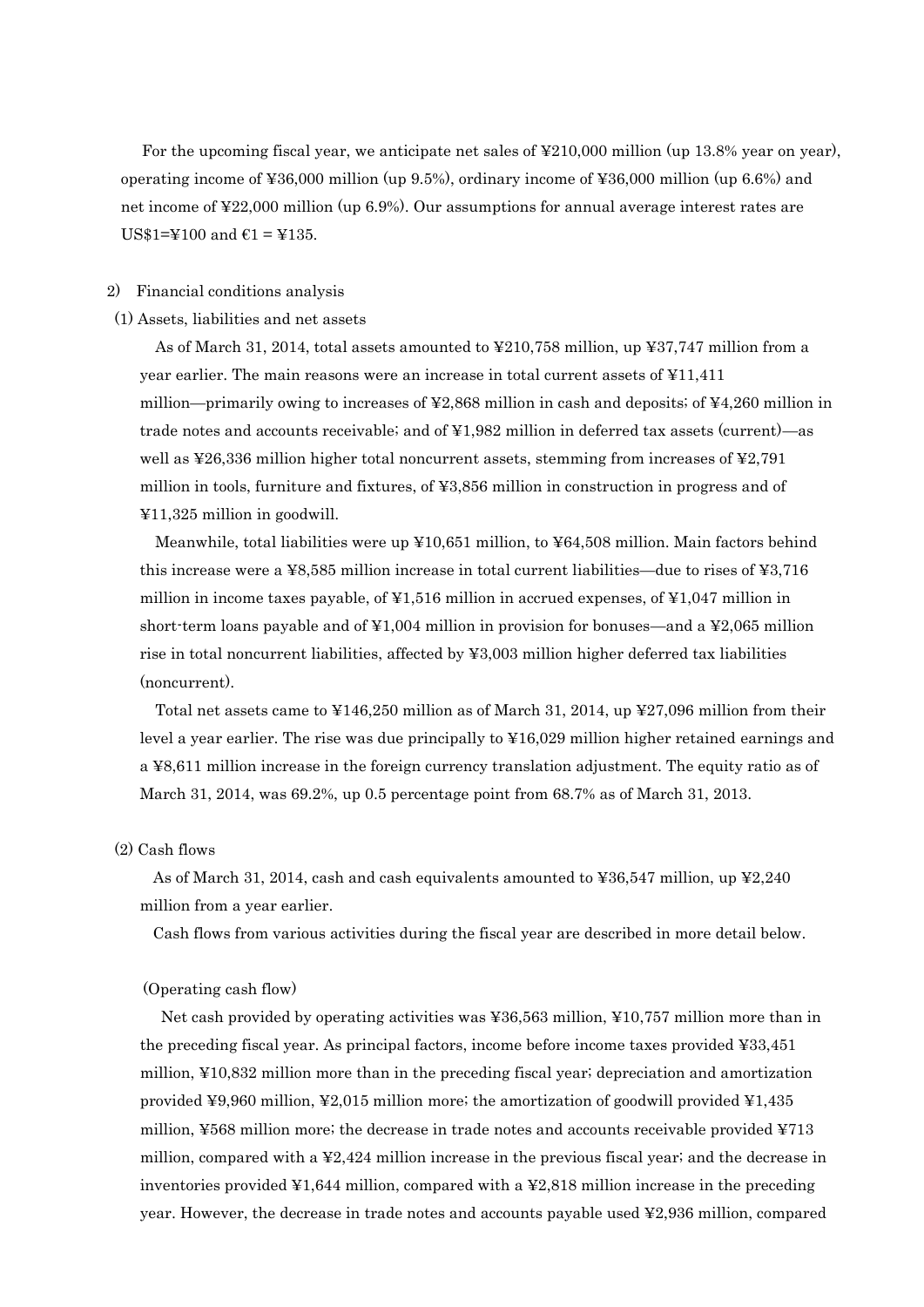with a ¥2,431 million increase in the previous fiscal year, and income taxes paid used ¥10,232 million, ¥2,979 million more than in the preceding fiscal year.

#### (Investing cash flow)

Net cash used in investing activities was ¥33,940 million, ¥21,415 million more than in the preceding fiscal year. Among major factors were purchases of property, plant and equipment, which used ¥13,282 million, up ¥3,674 million, and the purchase of intangible assets used ¥3,812 million, up ¥1,609 million. Also, equity investments in subsidiaries used ¥16,643 million, ¥16,286 million more than in the fiscal year ended March 31, 2013.

#### (Financing cash flow)

Net cash used in financing activities amounted to ¥2,897 million, ¥218 million less than in the previous year. This figure was mainly due to cash dividends paid of ¥4,544 million, which used ¥841 million more in cash than in the preceding fiscal year. At the same time, the Company recorded an ¥854 million net increase in short-term loans payable, which was absent in the previous year, and ¥877 million in proceeds from issuance of common stock, up  $\text{\textsterling}11$ million.

| Fiscal Years Ended March 31         | 2010      | 2011  | 2012  | 2013  | 2014    |
|-------------------------------------|-----------|-------|-------|-------|---------|
| Equity ratio $(\%)$                 | 71.5      | 71.9  | 71.6  | 68.7  | 69.2    |
| Equity ratio at market price $(\%)$ | 233.2     | 232.8 | 241.8 | 346.0 | 324.0   |
| Interest-bearing debt to cash flow  | 0.1       | 0.1   | 0.1   | 0.0   | 0.1     |
| ratio (years)                       |           |       |       |       |         |
| Interest coverage ratio (times)     | $100.5\,$ | 200.0 | 340.3 | 609.8 | 2,347.7 |

#### Cash Flow Indices

Notes:

Equity ratio = shareholders' equity / total assets

Equity ratio at market price = aggregate market value of shares / total assets Interest-bearing debt to cash flow ratio = balance of interest-bearing liabilities / cash flows from operating activities

Interest coverage ratio = cash flows from operating activities / interest payments

1. Indices are calculated using consolidated financial figures.

2. The total market value of shares is calculated as the share price at the end of the fiscal year times the total number of shares outstanding at that date.

3. Cash flows from operating activities correspond to net cash provided by operating activities in the Consolidated Statements of Cash Flows.

4. The balance of interest-bearing liabilities corresponds to interest-bearing liabilities included in the Consolidated Balance Sheets.

5. Interest payments corresponds the amount of interest paid, as indicated in the Consolidated Statements of Cash Flows.

3) Basic policy on distribution of profit and dividends for the fiscal years to March 31, 2014 and 2015

We aim to maintain a proper balance between internal reserves for R&D and capital expenditure, which are designed to sustain steady high growth, and returns to our shareholders as our earning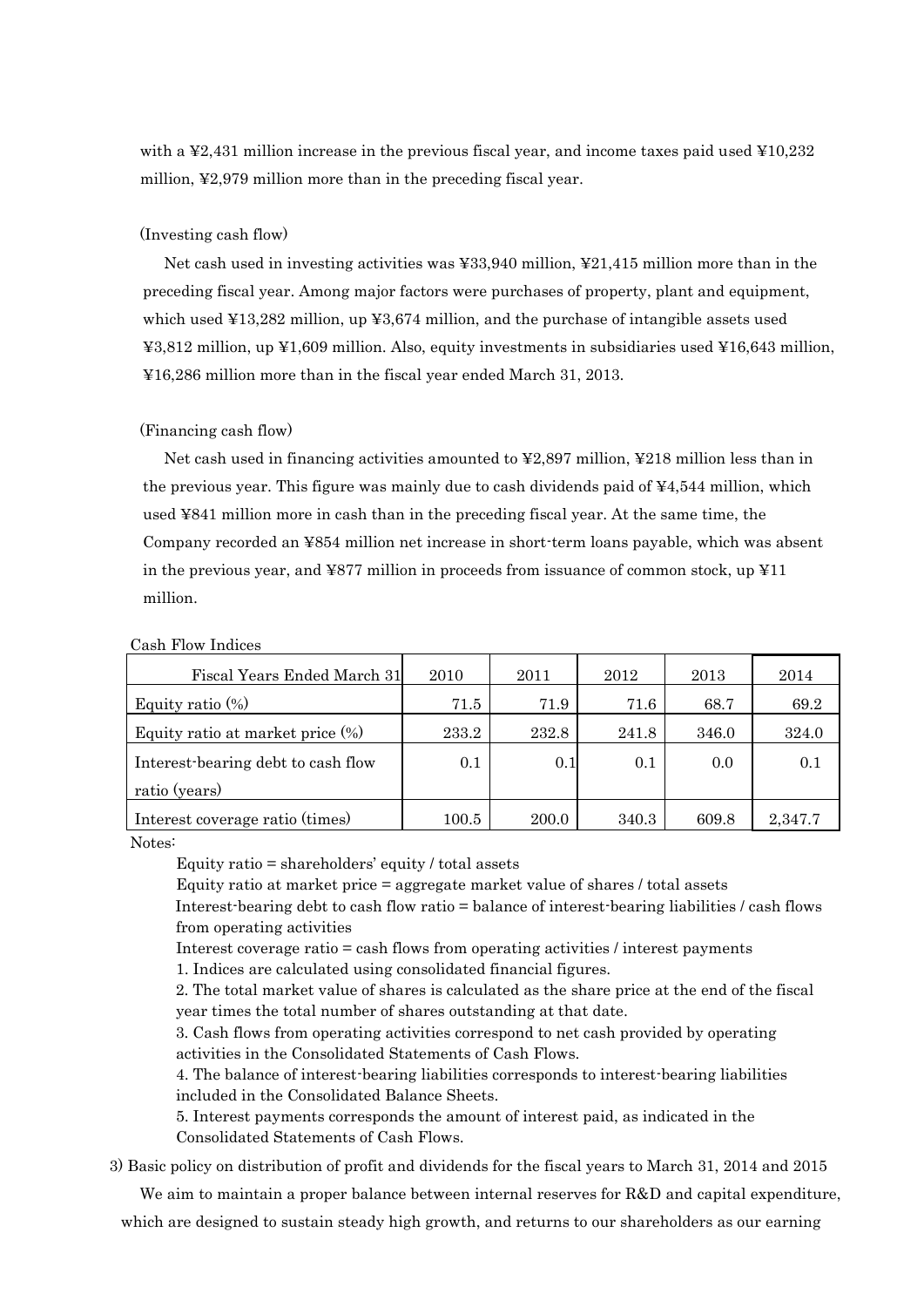power increases. In terms of returns to shareholders, we intend to provide a stable dividend on a continuous basis and aim for a consolidated payout ratio of 20% under our basic policy of sharing the successes of our operations in line with business performance.

In tandem with this policy, at the 47th Ordinary General Meeting of Shareholders we intend to propose a year-end dividend of ¥33 per share. This amount would bring total annual dividends to ¥54 per share, for a consolidated payout ratio of 27.1%. In addition, this dividend amount would be ¥14 higher than the ¥40 per share paid for the fiscal year ended March 31, 2013.

Also in accordance with the above-stated policy and taking our operating performance forecast into account, for the upcoming fiscal year we forecast a dividend of ¥28 per share (an interim dividend of ¥14 per share and a year-end dividend of ¥14). (The Company has conducted a two-for-one stock split with an effective date of April 1, 2014. The dividend forecast for the upcoming fiscal year refers to post-split shares.)

We retain our commitment to bolstering operating performance and reinforcing our management base.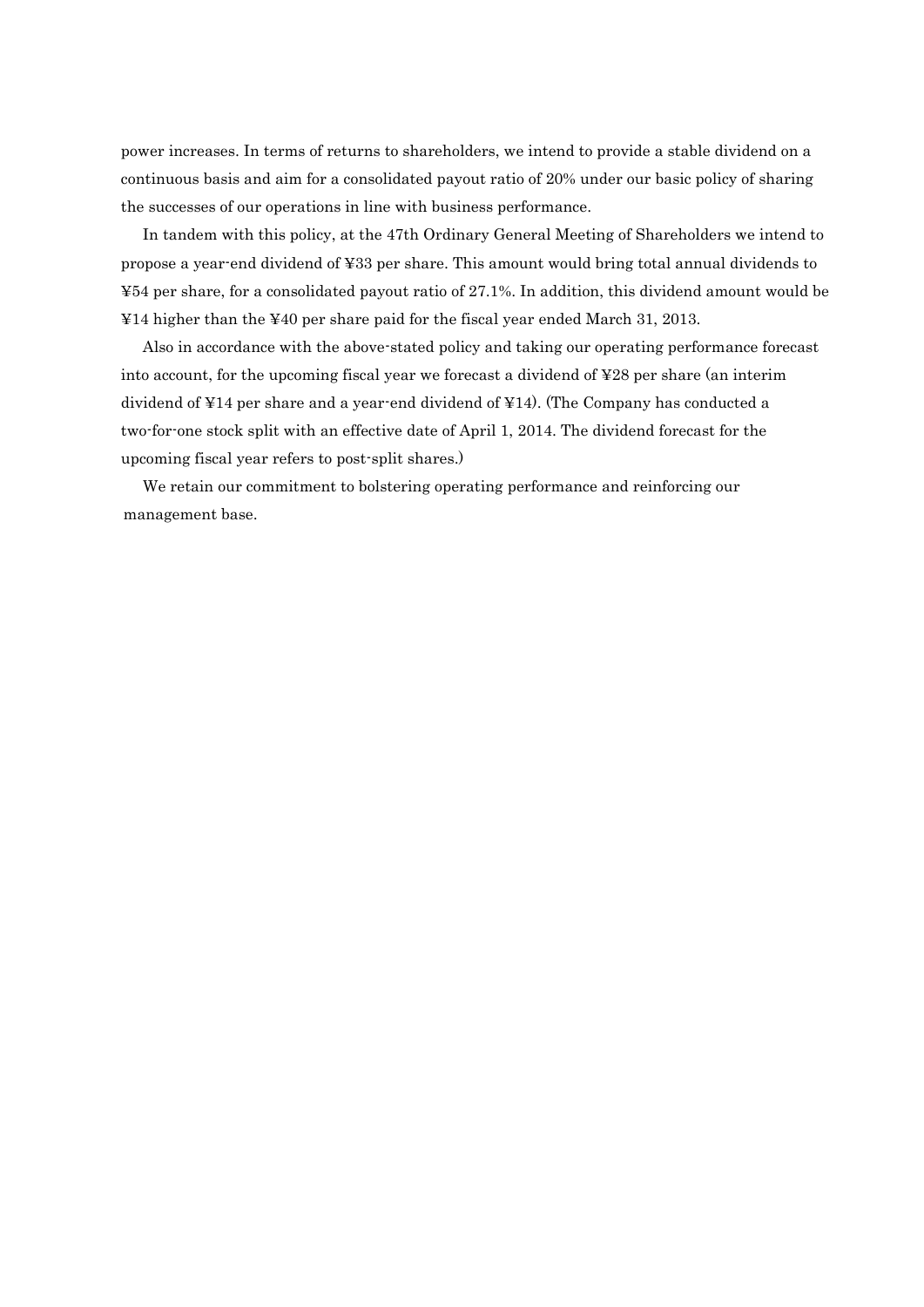# 2. Corporate philosophy and strategy

# 1)Corporate philosophy

We have established the Sysmex Way, corporate philosophy on April  $1^{st}$  2007. Sysmex way is success from our "Three confidence" which is nominated since our foundation. In addition, in accordance with the Sysmex Way we have established "Our Core Behaviors" which states our promise to our diversity of stakeholders.

| <b>Sysmex Way</b>                                                                                     |
|-------------------------------------------------------------------------------------------------------|
| Shaping the advancement of healthcare.                                                                |
| We continue to create unique and innovative values,<br>while building trust and confidence.           |
| With passion and flexibility,<br>we demonstrate our individual competence and unsurpassed<br>teamwork |
|                                                                                                       |

We are heading for social confidence in accordance with Sysmex Way.

2) Target in mid-term plan

We aim to achieve consolidated net sales of ¥220.0 billion and operating income of ¥40.0 billion in the year ending March 31, 2016, the final year of the plan.

3) Mid-term strategy and objectives

As a distinctive global company in the healthcare testing market, the Sysmex Group will develop its business in accordance with three core strategies: Leading Hematology (Undisputed Global Leader in Hematology), Leading in Emerging Markets (Focus on Emerging Markets), and Innovating Life Science. As a result, we aim to maintain our high level of Group growth and further enhance profitability.

Our key objectives in promoting these core strategies are outlined below.

- (1) Enhance undisputed leadership position and increase profitability in hematology
- (2) Maintain growth rate in urinalysis field and augment our product portfolio
- (3) Achieve high level of growth in the field of immunochemistry by rapidly developing business in Asia
- (4) Achieve sustained growth by reinforcing our product portfolio in the hemostasis field
- (5) Accelerate commercialization in the OSNA business and lab assay business\*1
- (6) Strengthen global R&D initiatives to contribute to personalized medicine and integrate therapy with diagnostics
- (7) Achieve increases in efficiency and profitability through global supply chain management reforms, and enhance system to provide a stable supply of products by expanding factories
- (8) Reinforce global regulatory affairs structure to enable flexible response to fast-changing regulations
- (9) Recruit and train personnel to accelerate business structure reform
- (10) Prepare for IFRS application, and realize business process alignment and visualization through BPM\*2 initiatives
	- \*1: Provision of laboratory testing results as services
	- \*2: Business process management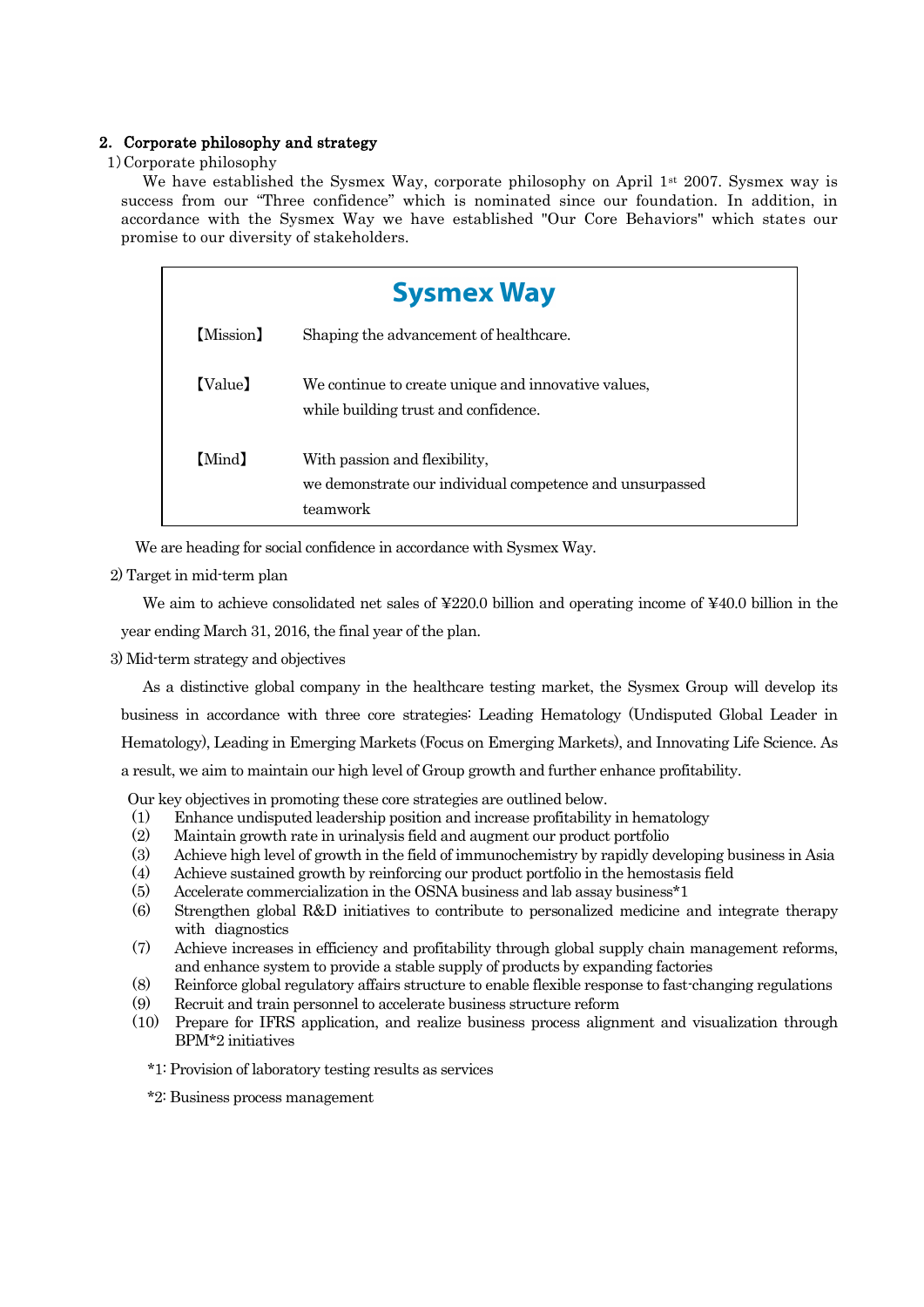# Consolidated Balance Sheets

|  | (Unit: Millions of Yen) |  |  |
|--|-------------------------|--|--|
|--|-------------------------|--|--|

|                                        | As of Mar. 31, 2013 | Increase<br>As of Mar. 31, 2014<br>or |                |          |                    |
|----------------------------------------|---------------------|---------------------------------------|----------------|----------|--------------------|
| Items                                  | Amount              | $\%$                                  | $\%$<br>Amount |          | Decrease<br>Amount |
| (Assets)                               |                     |                                       |                |          |                    |
| I Current assets                       |                     |                                       |                |          |                    |
| Cash and deposits                      | 33,830              |                                       | 36,698         |          | 2,868              |
| Notes and accounts receivable-trade    | 41,254              |                                       | 45,514         |          | 4,260              |
| Lease investment assets                | 3,262               |                                       | 4,640          |          | 1,377              |
| Short-term investment securities       | 627                 |                                       | 131            |          | (495)              |
| Merchandise and finished goods         | 20,317              |                                       | 21,242         |          | 924                |
| Work in process                        | 1,472               |                                       | 1,725          |          | 253                |
| Raw materials and supplies             | 4,150               |                                       | 4,351          |          | 201                |
| Deferred tax assets                    | 6,029               |                                       | 8,011          |          | 1,982              |
| Prepaid expenses                       | 1,342               |                                       | 1,600          |          | 258                |
| Short-term loans receivable            | 43                  |                                       | 1              |          | (42)               |
| Others                                 | 2,603               |                                       | 2,793          |          | 189                |
| Allowance for doubtful accounts        | (523)               |                                       | (889)          |          | (366)              |
| Total current assets                   | 114,411             | 66.1                                  | 125,823        | 59.7     | 11,411             |
| II Noncurrent assets                   |                     |                                       |                |          |                    |
| Property, plant and equipment          |                     |                                       |                |          |                    |
| Buildings and structures               | 31,216              |                                       | 32,756         |          |                    |
| Accumulated depreciation               | (12, 563)           |                                       | (13,900)       |          |                    |
| Buildings and structures, net          | 18,652              |                                       | 18,855         |          | 202                |
| Machinery, equipment and vehicles      | 8,314               |                                       | 9,460          |          |                    |
| Accumulated depreciation               | (5,221)             |                                       | (6,225)        |          |                    |
| Machinery, equipment and vehicles, net | 3,102               |                                       | 3,235          |          | 132                |
| Tools, furniture and fixtures          | 33,854              |                                       | 42,687         |          |                    |
| Accumulated depreciation               | (21,501)            |                                       | (27, 542)      |          |                    |
| Tools, furniture and fixtures, net     | 12,353              |                                       | 15,145         |          | 2,791              |
| Land                                   | 10,023              |                                       | 11,264         |          | 1,240              |
| Lease assets                           | 2,820               |                                       | 2,536          |          |                    |
| Accumulated depreciation               | (2, 295)            |                                       | (1,940)        |          |                    |
| Lease assets, net                      | 525                 |                                       | 595            |          | 70                 |
| Construction in progress               | 821                 |                                       | 4,678          |          | 3,856              |
| Total Property, plant and equipment    | 45,478              | $26.3\,$                              | 53,774         | $25.5\,$ | 8,295              |
| Intangible assets                      |                     |                                       |                |          |                    |
| Goodwill                               | 1,790               |                                       | 13,115         |          | 11,325             |
| Software                               | 4,654               |                                       | 5,969          |          | 1,314              |
| Others                                 | 440                 |                                       | 4,773          |          | 4,333              |
| Total Intangible assets                | 6,885               | 4.0                                   | 23,858         | 11.3     | 16,972             |
| Investments and other assets           |                     |                                       |                |          |                    |
| Investment securities                  | 4,035               |                                       | 4,672          |          | 637                |
| Long-term loans receivable             | 14                  |                                       | 13             |          | (1)                |
| Long-term prepaid expenses             | 323                 |                                       | 353            |          | 30                 |
| Net defined benefit assets             |                     |                                       | 13             |          | 13                 |
| Others                                 | 1,739               |                                       | 2,121          |          | 381                |
| Deferred tax assets                    | 125                 |                                       | 132            |          | 7                  |
| Allowance for doubtful accounts        | (3)                 |                                       | (3)            |          |                    |
| Total Investments and other assets     | 6,234               | $3.6\,$                               | 7,303          | 3.5      | 1,069              |
| <b>Total Noncurrent assets</b>         | 58,599              | $33.9\,$                              | 84,935         | 40.3     | 26,336             |
| Total assets                           | 173,010             | 100.0                                 | 210,758        | 100.0    | 37,747             |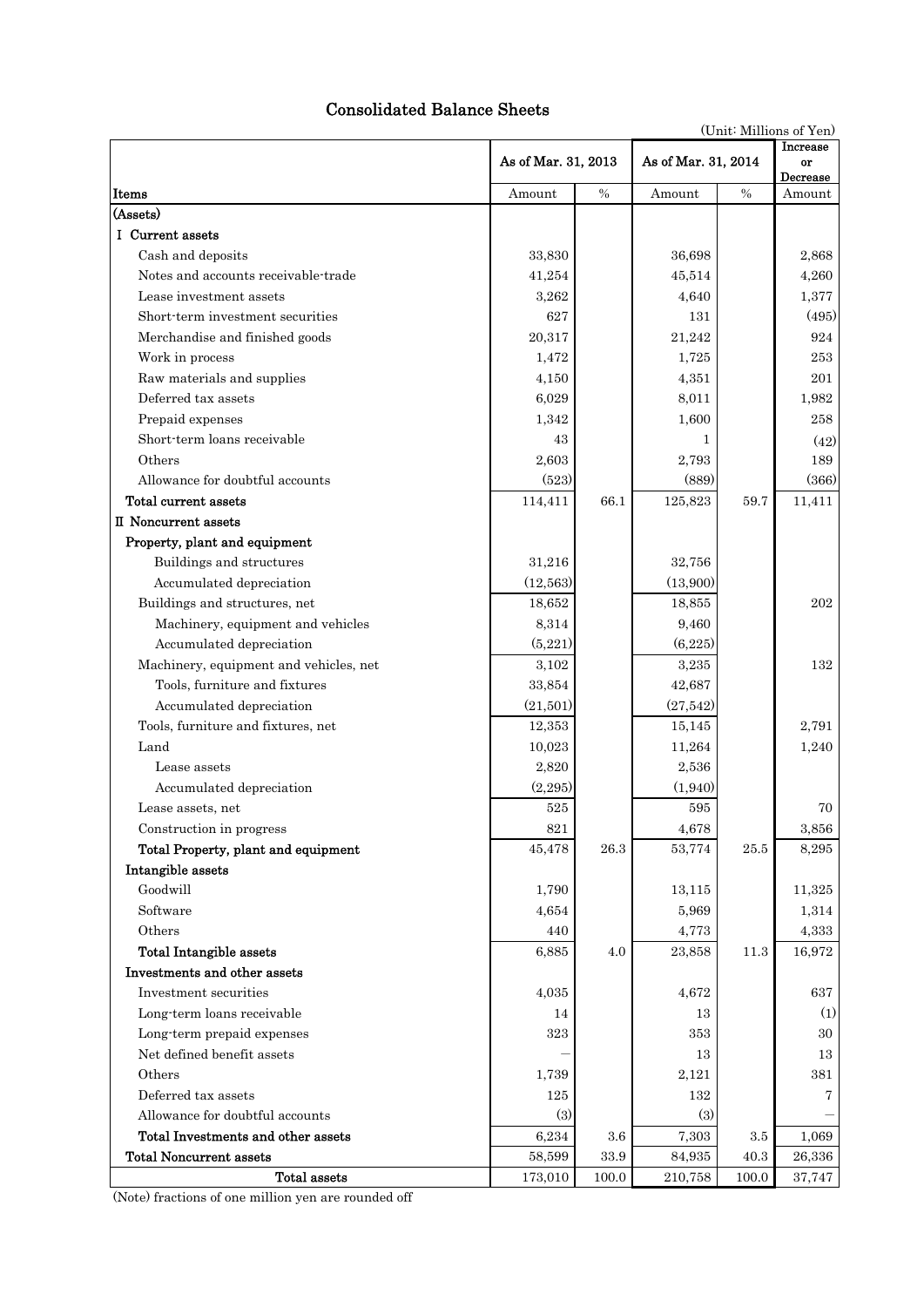|                                                       |                     |       | (OTHE MITHOUS OF THE |               |                                          |
|-------------------------------------------------------|---------------------|-------|----------------------|---------------|------------------------------------------|
|                                                       | As of Mar. 31, 2013 |       | As of Mar. 31, 2014  |               | <b>Increase</b><br>or<br><b>Decrease</b> |
| Items                                                 | Amount              | $\%$  | Amount               | $\frac{0}{0}$ | Amount                                   |
| (Liabilities)                                         |                     |       |                      |               |                                          |
| I Current liabilities                                 |                     |       |                      |               |                                          |
| Notes and accounts payable-trade                      | 14,832              |       | 13,263               |               | (1,568)                                  |
| Short-term loans payable                              | 3                   |       | 1,050                |               | 1,047                                    |
| Current portion of lease obligations                  | 53                  |       | 57                   |               | 3                                        |
| Income taxes payable                                  | 3,982               |       | 7,699                |               | 3,716                                    |
| Deferred tax liabilities                              | 6                   |       | 8                    |               | $\mathbf{1}$                             |
| Accrued expenses                                      | 5,598               |       | 7,115                |               | 1,516                                    |
| Provision for bonuses                                 | 4,043               |       | 5,047                |               | 1,004                                    |
| Provision for directors' bonuses                      | 265                 |       | 269                  |               | 4                                        |
| Provision for product warranties                      | 175                 |       | 291                  |               | 116                                      |
| Others                                                | 16,462              |       | 19,205               |               | 2,743                                    |
| Total current liabilities                             | 45,424              | 26.2  | 54,010               | 25.6          | 8,585                                    |
| II Noncurrent liabilities                             |                     |       |                      |               |                                          |
| Long-term loans payable                               | 1                   |       | 105                  |               | 103                                      |
| Lease obligations                                     | 245                 |       | 251                  |               | 5                                        |
| Deferred tax liabilities                              | 3,074               |       | 6,078                |               | 3,003                                    |
| Provision for retirement benefits                     | 1,747               |       |                      |               | (1,747)                                  |
| Provision for directors' retirement benefits          | 160                 |       | 102                  |               | (57)                                     |
| Net defined benefit liabilities                       |                     |       | 631                  |               | 631                                      |
| Others                                                | 3,203               |       | 3,329                |               | 125                                      |
| <b>Total Noncurrent liabilities</b>                   | 8,432               | 4.9   | 10,498               | 5.0           | 2,065                                    |
| <b>Total liabilities</b>                              | 53,857              | 31.1  | 64,508               | 30.6          | 10,651                                   |
| (Net assets)                                          |                     |       |                      |               |                                          |
| I Shareholders' equity                                |                     |       |                      |               |                                          |
| Capital stock                                         | 9,711               |       | 10,243               |               | 531                                      |
| Capital surplus                                       | 14,651              |       | 15,183               |               | 531                                      |
| Retained earnings                                     | 93,947              |       | 109,976              |               | 16,029                                   |
| Treasury stock                                        | (259)               |       | (270)                |               | (10)                                     |
| Total shareholders' equity                            | 118,050             | 68.3  | 135,133              | 64.1          | 17,082                                   |
| II Accumulated other comprehensive income             |                     |       |                      |               |                                          |
| Valuation difference on available-for-sale securities | 708                 |       | 1,134                |               | 426                                      |
| Foreign currency translation adjustment               | 41                  |       | 8,652                |               | 8,611                                    |
| Remeasurements of defined benefit plans               |                     |       | 836                  |               | 836                                      |
| Total accumulated other comprehensive income          | 749                 | 0.4   | 10,623               | 5.1           | 9,874                                    |
| III Subscription rights to shares                     | 353                 | 0.2   | 493                  | $\rm 0.2$     | 140                                      |
| <b>IV Minority interests</b>                          | $\mathbf{0}$        | 0.0   | 0                    | 0.0           | (37)                                     |
| Total net assets                                      | 119,153             | 68.9  | 146,250              | 69.4          | 27,096                                   |
| Total liabilities and net assets                      | 173,010             | 100.0 | 210,758              | 100.0         | 37,747                                   |

(Unit: Millions of Yen)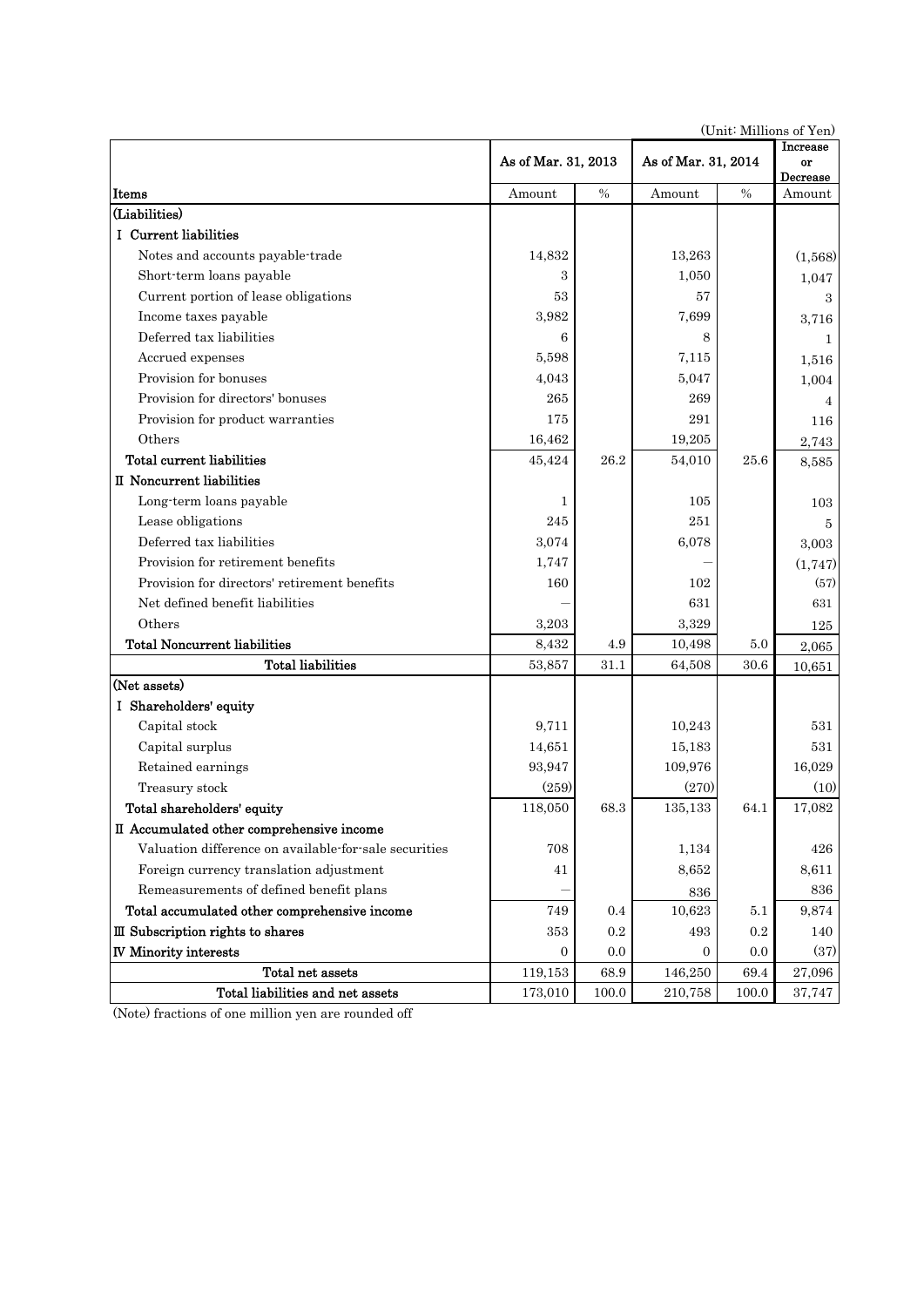# Consolidated Statements of Income

|                                                   |                             | (Unit: Millions of Yen) |                             |           |                            |
|---------------------------------------------------|-----------------------------|-------------------------|-----------------------------|-----------|----------------------------|
|                                                   | Year ended<br>Mar. 31, 2013 |                         | Year ended<br>Mar. 31, 2014 |           | Increase<br>or<br>Decrease |
| Items                                             | Amount                      | $\%$                    | Amount                      | $\%$      | Amount                     |
| I Net sales                                       | 145,577                     | 100.0                   | 184,538                     | 100.0     | 38,960                     |
| II Cost of sales                                  | 56,582                      | 38.9                    | 68,814                      | 37.3      | 12,231                     |
| Gross profit                                      | 88,995                      | 61.1                    | 115,723                     | 62.7      | 26,728                     |
| III Selling, general and administrative expenses  | 67,190                      | 46.1                    | 82,852                      | 44.9      | 15,661                     |
| Operating income                                  | 21,804                      | 15.0                    | 32,870                      | 17.8      | 11,066                     |
| <b>IV</b> Non-operating income                    |                             |                         |                             |           |                            |
| Interest income                                   | 122                         |                         | 170                         |           | 47                         |
| Dividends income                                  | 55                          |                         | 58                          |           | 3                          |
| Subsidy income                                    | 178                         |                         | 129                         |           | (48)                       |
| Foreign exchange gains                            | 814                         |                         | 410                         |           | (403)                      |
| Others                                            | 162                         |                         | 333                         |           | 170                        |
| Total non-operating income                        | 1,334                       | 0.9                     | 1,103                       | 0.6       | (230)                      |
| V Non-operating expenses                          |                             |                         |                             |           |                            |
| Interest expense                                  | 59                          |                         | 41                          |           | (18)                       |
| Sales discounts                                   | 40                          |                         | 40                          |           | $\overline{0}$             |
| Equity in losses of affiliates                    | 23                          |                         | 30                          |           | $\,6$                      |
| Others                                            | 38                          |                         | 80                          |           | 41                         |
| Total non-operating expenses                      | 161                         | 0.1                     | 191                         | 0.1       | $\bf 29$                   |
| Ordinary income                                   | 22,976                      | 15.8                    | 33,782                      | 18.3      | 10,805                     |
| VI Extraordinary profits                          |                             |                         |                             |           |                            |
| Gain on sales of noncurrent assets                | 12                          |                         | 10                          |           | (2)                        |
| Gain on sales of investment securities            |                             |                         | $\overline{0}$              |           | $\overline{0}$             |
| Insurance income                                  |                             |                         | 246                         |           | 246                        |
| Gain on reversal of subscription rights to shares | 10                          |                         | $\boldsymbol{0}$            |           | (9)                        |
| Gain on reversal of asset retirement obligation   |                             |                         | 8                           |           | 8                          |
| Total extraordinary profits                       | 23                          | 0.0                     | 266                         | 0.1       | 243                        |
| VII Extraordinary loss                            |                             |                         |                             |           |                            |
| Loss on sales and retirement of noncurrent assets | 338                         |                         | 204                         |           | (134)                      |
| Impairment loss                                   |                             |                         | 231                         |           | 231                        |
| Loss on valuation of investment securities        |                             |                         | 46                          |           | 46                         |
| Loss on membership cancellation                   | 1                           |                         |                             |           | (1)                        |
| Loss on valuation of membership                   | 41                          |                         |                             |           | (41)                       |
| Loss on transport accident                        |                             |                         | 116                         |           | $116\,$                    |
| <b>Total extraordinary loss</b>                   | 381                         | 0.3                     | 598                         | $\rm 0.3$ | 216                        |
| Income before income taxes and minority interest  | 22,618                      | 15.5                    | 33,451                      | 18.1      | 10,832                     |
| Income taxes-current                              | 8,184                       |                         | 13,734                      |           | 5,550                      |
| Income taxes-deferred                             | 253                         |                         | (857)                       |           | (1,110)                    |
| Total income taxes                                | 8,437                       | $5.8\,$                 | 12,877                      | 7.0       | 4,439                      |
| Income before minority interests                  | 14,181                      | 9.7                     | 20,573                      | 11.1      | $6,\!392$                  |
| Minority interest                                 | 15                          | 0.0                     | $\mathbf{0}$                | 0.0       | (15)                       |
| Net income                                        | 14,165                      | 9.7                     | 20,573                      | 11.1      | 6,408                      |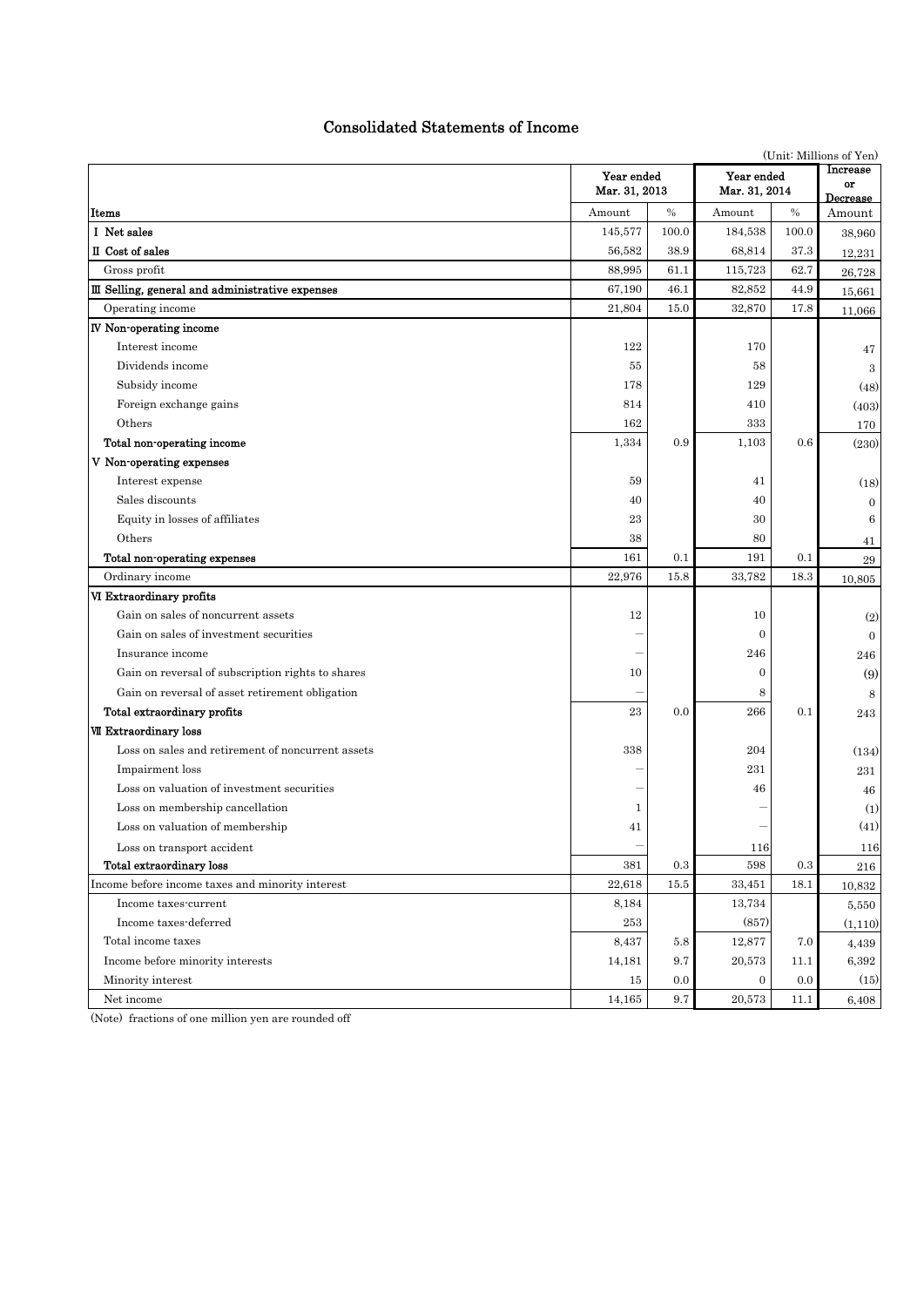| Year ended<br>Mar. 31, | Year ended     |
|------------------------|----------------|
|                        |                |
|                        | Mar. 31,       |
|                        | 2014           |
|                        | 20,573         |
|                        |                |
| 281                    | 426            |
| 0                      |                |
| 5,190                  | 8,611          |
| 5.472                  | 9,037          |
| 19.653                 | 29,611         |
| 19.625                 | 29,611         |
| 28                     | (0)            |
|                        | 2013<br>14,181 |

# Consolidated Statements of Comprehensive Income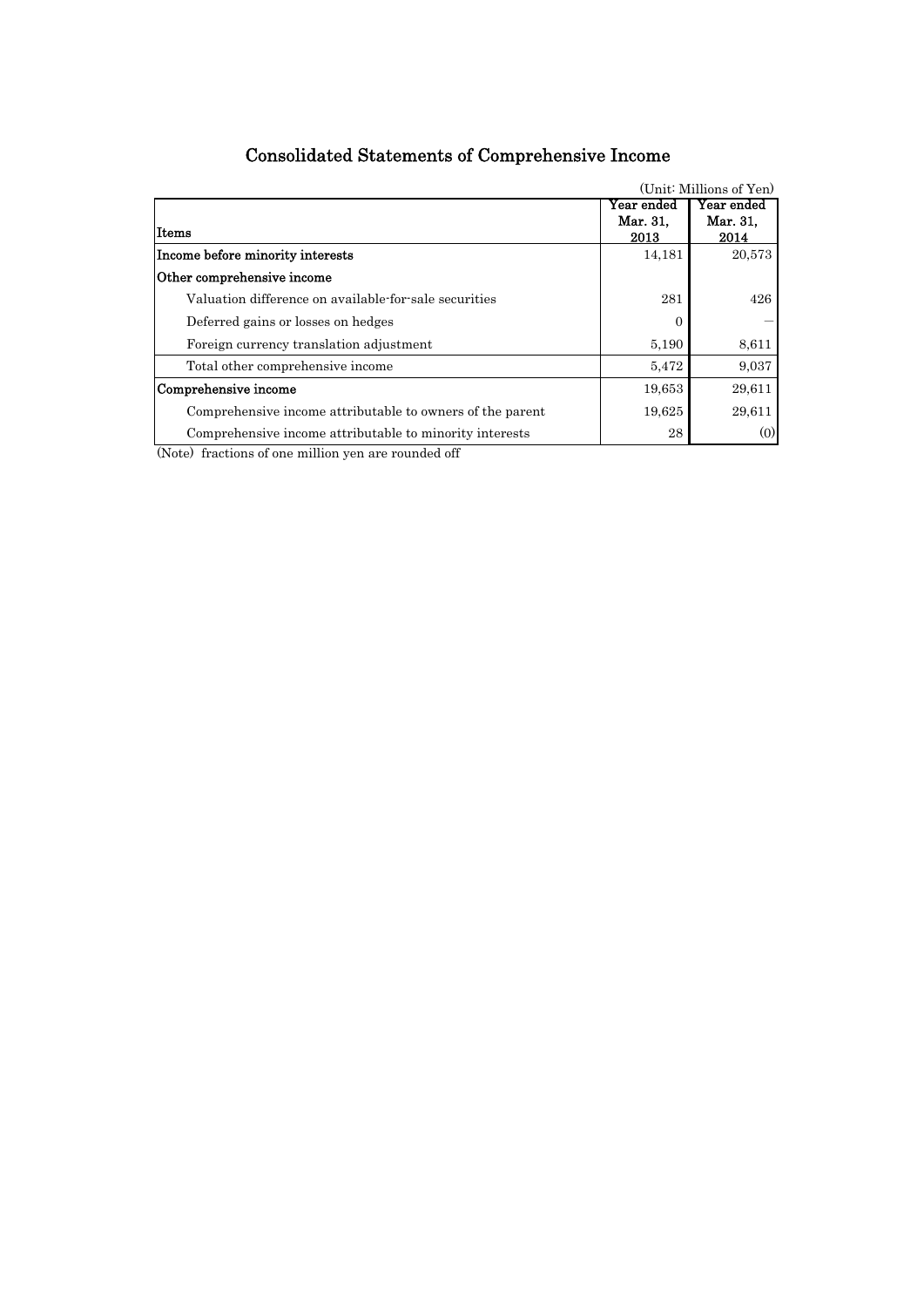#### Consolidated Statements of Changes in Net Assets

| Year ended March 31,2013                                            |                      |                 |                                  |       | (Unit: Millions of Yen)          |  |  |  |  |  |
|---------------------------------------------------------------------|----------------------|-----------------|----------------------------------|-------|----------------------------------|--|--|--|--|--|
|                                                                     | Shareholders' equity |                 |                                  |       |                                  |  |  |  |  |  |
|                                                                     | Capital stock        | Capital surplus | Retained earnings Treasury stock |       | Total<br>shareholders'<br>equity |  |  |  |  |  |
| Balance at beginning of term                                        | 9,187                | 14,127          | 83,484                           | (255) | 106,543                          |  |  |  |  |  |
| Changes of items during the period                                  |                      |                 |                                  |       |                                  |  |  |  |  |  |
| Issuance of new shares exercise of subscription<br>rights to shares | 524                  | 524             |                                  |       | 1,048                            |  |  |  |  |  |
| Dividends from surplus                                              |                      |                 | (3,703)                          |       | (3,703)                          |  |  |  |  |  |
| Net income                                                          |                      |                 | 14,165                           |       | 14,165                           |  |  |  |  |  |
| Purchase of treasury stock                                          |                      |                 |                                  | (4)   | (4)                              |  |  |  |  |  |
| Disposal of treasury stock                                          |                      |                 |                                  |       |                                  |  |  |  |  |  |
| Net changes of items other than<br>shareholders' equity             |                      |                 |                                  |       |                                  |  |  |  |  |  |
| Total changes of items during the period                            | 524                  | 524             | 10,462                           | (4)   | 11,507                           |  |  |  |  |  |
| Balance at end of term                                              | 9,711                | 14,651          | 93,947                           | (259) | 118,050                          |  |  |  |  |  |

|                                                                     |                                                                | Accumulated other comprehensive income |                                               |                                                          |                                  |                                    |         |
|---------------------------------------------------------------------|----------------------------------------------------------------|----------------------------------------|-----------------------------------------------|----------------------------------------------------------|----------------------------------|------------------------------------|---------|
|                                                                     | Valuation<br>difference on<br>available-for-sale<br>securities | Deferred gains or<br>losses on hedges  | Foreign currency<br>translation<br>adjustment | Total<br>accumulated<br>other<br>comprehensive<br>income | Subscription<br>rights to shares | Minority interest Total net assets |         |
| Balance at beginning of term                                        | 426                                                            | (0)                                    | (5, 136)                                      | (4,709)                                                  | 546                              | 122                                | 102,502 |
| Changes of items during the period                                  |                                                                |                                        |                                               |                                                          |                                  |                                    |         |
| Issuance of new shares exercise of subscription<br>rights to shares |                                                                |                                        |                                               |                                                          |                                  |                                    | 1,048   |
| Dividends from surplus                                              |                                                                |                                        |                                               |                                                          |                                  |                                    | (3,703) |
| Net income                                                          |                                                                |                                        |                                               |                                                          |                                  |                                    | 14,165  |
| Purchase of treasury stock                                          |                                                                |                                        |                                               |                                                          |                                  |                                    | (4)     |
| Disposal of treasury stock                                          |                                                                |                                        |                                               |                                                          |                                  |                                    |         |
| Net changes of items other than<br>shareholders' equity             | 281                                                            | $\mathbf{0}$                           | 5.177                                         | 5,459                                                    | (193)                            | (122)                              | 5,143   |
| Total changes of items during the period                            | 281                                                            | $\Omega$                               | 5,177                                         | 5,459                                                    | (193)                            | (122)                              | 16,650  |
| Balance at end of term                                              | 708                                                            | -                                      | 41                                            | 749                                                      | 353                              | $\Omega$                           | 119,153 |
| (Note) fractions of one million yen are rounded off                 |                                                                |                                        |                                               |                                                          |                                  |                                    |         |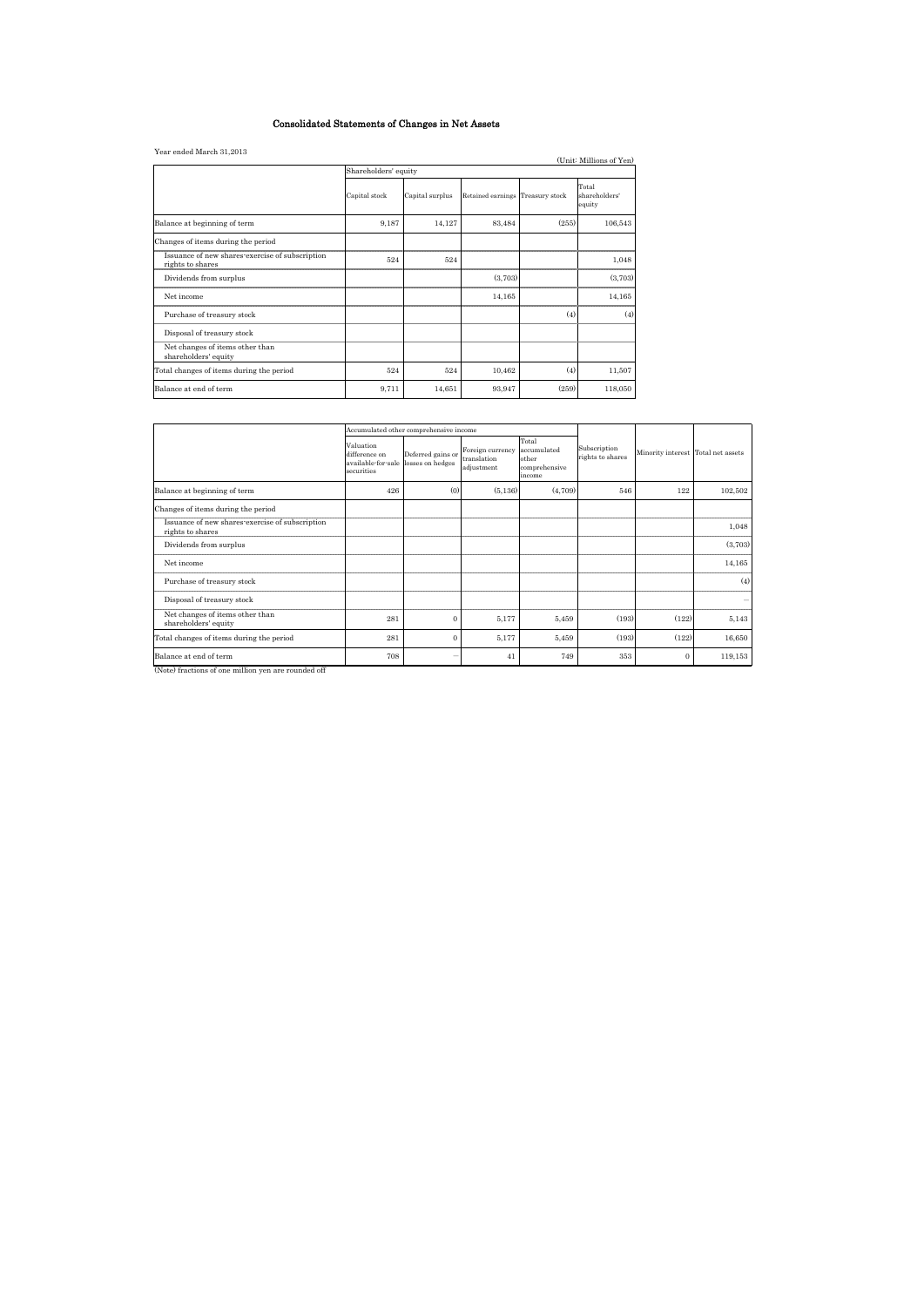#### Year ended March 31,2014

| Year ended March 31,2014                                            |                      |                 |                                  |              | (Unit: Millions of Yen)          |  |  |  |  |  |
|---------------------------------------------------------------------|----------------------|-----------------|----------------------------------|--------------|----------------------------------|--|--|--|--|--|
|                                                                     | Shareholders' equity |                 |                                  |              |                                  |  |  |  |  |  |
|                                                                     | Capital stock        | Capital surplus | Retained earnings Treasury stock |              | Total<br>shareholders'<br>equity |  |  |  |  |  |
| Balance at begininng of term                                        | 9,711                | 14,651          | 93,947                           | (259)        | 118,050                          |  |  |  |  |  |
| Changes of items during the period                                  |                      |                 |                                  |              |                                  |  |  |  |  |  |
| Issuance of new shares exercise of subscription<br>rights to shares | 531                  | 531             |                                  |              | 1,062                            |  |  |  |  |  |
| Dividends from surplus                                              |                      |                 | (4,544)                          |              | (4,544)                          |  |  |  |  |  |
| Net income                                                          |                      |                 | 20,573                           |              | 20,573                           |  |  |  |  |  |
| Purchase of treasury stock                                          |                      |                 |                                  | (10)         | (10)                             |  |  |  |  |  |
| Disposal of treasury stock                                          |                      | $\theta$        |                                  | $\mathbf{0}$ | 0                                |  |  |  |  |  |
| Net changes of items other than<br>shareholders' equity             |                      |                 |                                  |              |                                  |  |  |  |  |  |
| Total changes of items during the period                            | 531                  | 531             | 16,029                           | (10)         | 17,082                           |  |  |  |  |  |
| Balance at end of term                                              | 10,243               | 15,183          | 109,976                          | (270)        | 135,133                          |  |  |  |  |  |

|                                                                     |                                                                | Accumulated other comprehensive income        |                                                                 |                                  |                                  |                                    |                |
|---------------------------------------------------------------------|----------------------------------------------------------------|-----------------------------------------------|-----------------------------------------------------------------|----------------------------------|----------------------------------|------------------------------------|----------------|
|                                                                     | Valuation<br>difference on<br>available-for-sale<br>securities | Foreign currency<br>translation<br>adjustment | Remeasurements accumulated<br>of defined benefit other<br>plans | Total<br>comprehensive<br>income | Subscription<br>rights to shares | Minority interest Total net assets |                |
| Balance at beginning of term                                        | 708                                                            | 41                                            |                                                                 | 749                              | 353                              | $\Omega$                           | 119,153        |
| Changes of items during the period                                  |                                                                |                                               |                                                                 |                                  |                                  |                                    |                |
| Issuance of new shares exercise of subscription<br>rights to shares |                                                                |                                               |                                                                 |                                  |                                  |                                    | 1,062          |
| Dividends from surplus                                              |                                                                |                                               |                                                                 |                                  |                                  |                                    | (4,544)        |
| Net income                                                          |                                                                |                                               |                                                                 |                                  |                                  |                                    | 20,573         |
| Purchase of treasury stock                                          |                                                                |                                               |                                                                 |                                  |                                  |                                    | (10)           |
| Disposal of treasury stock                                          |                                                                |                                               |                                                                 |                                  |                                  |                                    | $\overline{0}$ |
| Net changes of items other than<br>shareholders' equity             | 426                                                            | 8,611                                         | 836                                                             | 9,874                            | 140                              | (0)                                | 10,014         |
| Total changes of items during the period                            | 426                                                            | 8,611                                         | 836                                                             | 9,874                            | 140                              | (0)                                | 27,096         |
| Balance at end of term<br>$\mathbf{A}$<br>$\sim$ $\sim$ $\sim$<br>  | 1,134                                                          | 8,652                                         | 836                                                             | 10,623                           | 493                              | $\Omega$                           | 146,250        |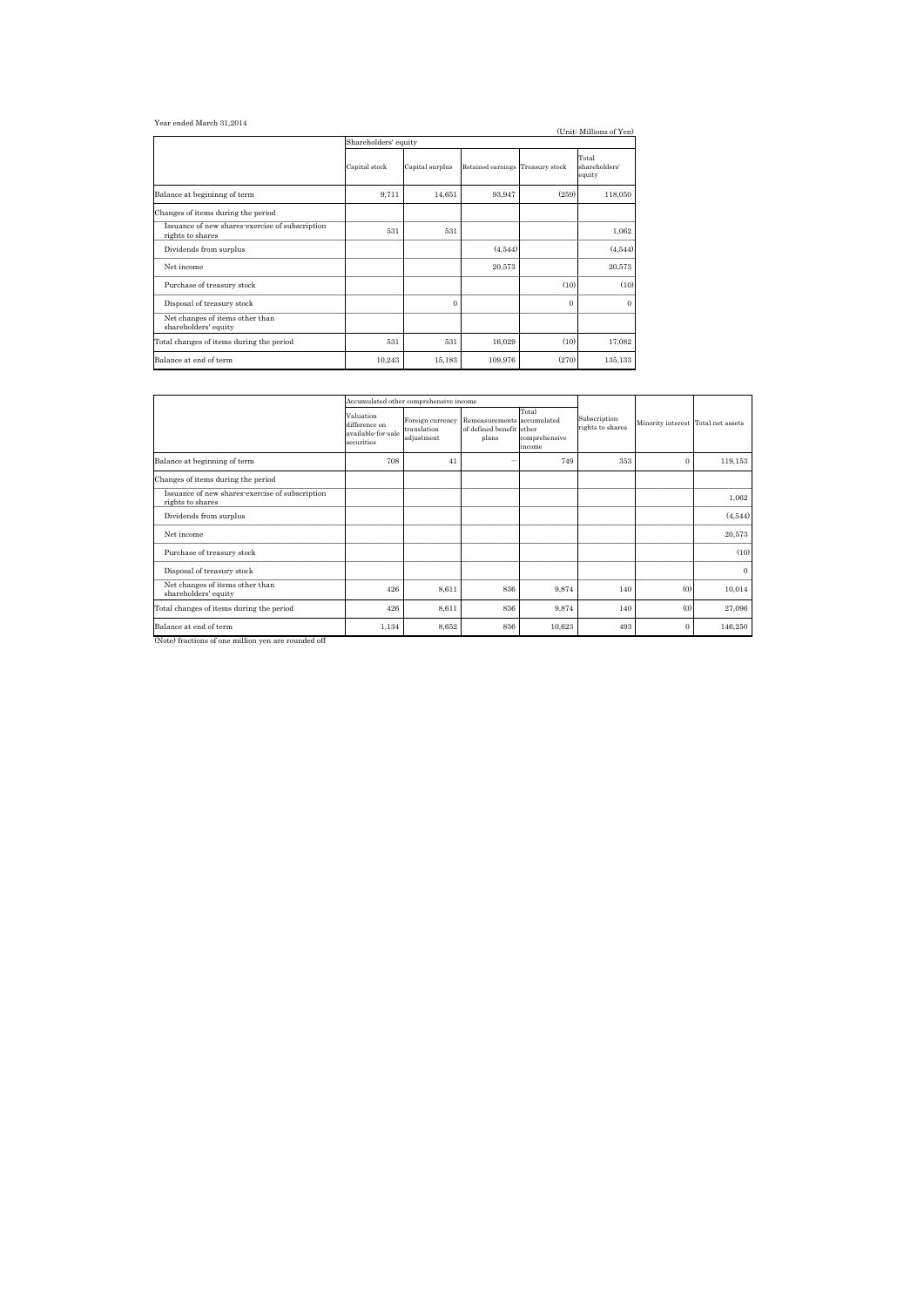# Consolidated Statements of Cash Flows

| (Unit: Millions of Yen)                                             |                             |                             |                            |  |  |
|---------------------------------------------------------------------|-----------------------------|-----------------------------|----------------------------|--|--|
| Items                                                               | Year ended<br>Mar. 31, 2013 | Year ended<br>Mar. 31, 2014 | Increase<br>or<br>Decrease |  |  |
| I Net cash provided by (used in) operating activities               |                             |                             |                            |  |  |
| Income before income taxes                                          | 22,618                      | 33,451                      | 10,832                     |  |  |
| Depreciation and amortization                                       | 7,945                       | 9,960                       | 2,015                      |  |  |
| Impairment loss                                                     |                             | 231                         | 231                        |  |  |
| Amortization of goodwill                                            | 866                         | 1,435                       | 568                        |  |  |
| Increase (decrease) in provision for bonuses                        | 259                         | 723                         | 464                        |  |  |
| Increase (decrease) in provision for directors' bonuses             | 17                          | 4                           | (12)                       |  |  |
| Increase (decrease) in provision for retirement benefits            | 453                         | (1,803)                     | (2,256)                    |  |  |
| Increase (decrease) in provision for directors' retirement benefits |                             | (57)                        | (57)                       |  |  |
| Increase (decrease) in allowance for doubtful accounts              | 114                         | 251                         | 136                        |  |  |
| Increase (decrease) in net defined benefit liability                |                             | 1,895                       | 1,895                      |  |  |
| Interest and dividends income                                       | (178)                       | (229)                       | (51)                       |  |  |
| Interest expenses                                                   | 59                          | 41                          | (18)                       |  |  |
| Equity in (earnings) losses of affiliates                           | 23                          | 30                          | 6                          |  |  |
| Loss (gain) on valuation of investment securities                   |                             | 46                          | 46                         |  |  |
| Loss on retirement of noncurrent assets                             | 338                         | 204                         | (134)                      |  |  |
| Insurance income                                                    |                             | (246)                       | (246)                      |  |  |
| Loss on transport accident                                          |                             | 116                         | 116                        |  |  |
| Decrease (increase) in notes and accounts receivable-trade          | (2.424)                     | 713                         | 3.137                      |  |  |
| Decrease (increase) in inventories                                  | (2,818)                     | 1,644                       | 4,462                      |  |  |
| Increase (decrease) in notes and accounts payable-trade             | 2.431                       | (2,936)                     | (5,368)                    |  |  |
| Increase (decrease) in consumption taxes payable (receivable)       | 72                          | 93                          | 20                         |  |  |
| Others                                                              | 3,150                       | 780                         | (2,369)                    |  |  |
| Subtotal                                                            | 32,929                      | 46,348                      | 13,419                     |  |  |
| Interest and dividends received                                     | 172                         | 217                         | 44                         |  |  |
| Interest expenses paid                                              | (42)                        | (15)                        | 26                         |  |  |
| Insurance received                                                  |                             | 246                         | 246                        |  |  |
| Income taxes paid                                                   | (7.253)                     | (10, 232)                   | (2,979)                    |  |  |
| Net cash provided by (used in) operating activities                 | 25,806                      | 36,563                      | 10,757                     |  |  |
| II Net cash provided by (used in) investment activities             |                             |                             |                            |  |  |
| Payments into time deposits                                         | (16)                        | (146)                       | (130)                      |  |  |
| Proceeds from withdrawal of time deposits                           | 18                          | 84                          | 66                         |  |  |
| Purchase of property, plant and equipment                           | (9,608)                     | (13, 282)                   | (3,674)                    |  |  |
| Proceeds from sales of property, plant and equipment                | 81                          | 268                         | 187                        |  |  |
| Purchase of intangible assets                                       | (2,203)                     | (3,812)                     | (1,609)                    |  |  |
| Purchase of investments in subsidiaries                             | (357)                       | (16, 643)                   | (16, 286)                  |  |  |
| Others                                                              | (439)                       | (407)                       | 31                         |  |  |
| Net cash provided by (used in) investment activities                | (12,524)                    | (33,940)                    | (21, 415)                  |  |  |
| III Net cash provided by (used in) financing activities             |                             |                             |                            |  |  |
| Net increase (decrease) in short-term loans payable                 |                             | 854                         | 854                        |  |  |
| Repayments of long-term loans payable                               | (5)                         | (12)                        | $\left( 6\right)$          |  |  |
| Repayments of lease obligations                                     | (269)                       | (62)                        | 206                        |  |  |
| Proceeds from issuance of common stock                              | 865                         | 877                         | 11                         |  |  |
| Purchase of treasury stock                                          | (4)                         | (10)                        | (5)                        |  |  |
| Cash dividends paid                                                 | (3,703)                     | (4,544)                     | (841)                      |  |  |
| Net cash provided by (used in) financing activities                 | (3,116)                     | (2,897)                     | 218                        |  |  |
| IV Effect of exchange rate change on cash and cash equivalents      | 2,303                       | 2,514                       | 211                        |  |  |
| V Net increase (decrease) in cash and cash equivalents              | 12,468                      | 2,240                       | (10,227)                   |  |  |
| VI Cash and cash equivalents at beginning of term                   | 21,838                      | 34,306                      | 12,468                     |  |  |
| VII Cash and cash equivalents at end of term                        | 34,306                      | 36,547                      | 2,240                      |  |  |